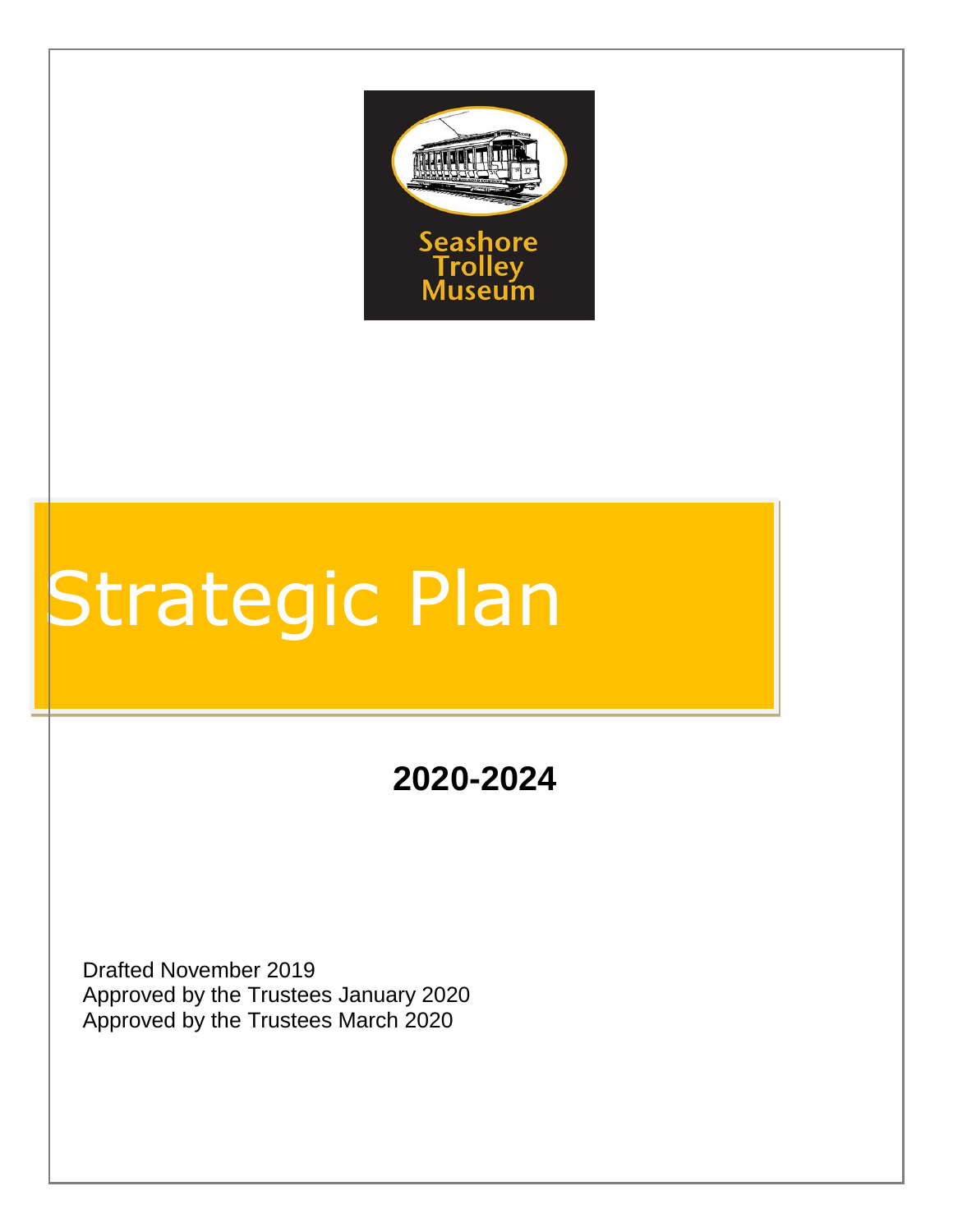# **Introduction and Statement of Purpose**

New England Electric Railway Historical Society is a 501(c)3 non-profit organization operating as Seashore Trolley Museum in Kennebunkport, Maine. The Seashore Trolley Museum is the world's oldest and largest museum of mass transit vehicles.

The following maps Seashore Trolley Museum's business plan and strategy for years 2020-2024. This document will serve our Trustees, staff and Administrative Officers internally, to keep us moving in one direction, together, and hold us accountable to the direction shared within this document. Members and supporters will receive a separate, streamlined document that is visually appealing and hits the specific items we need their support with in order to be successful and achieve our vision in the next five years.

The structure of the plan was adapted from the Heritage Rail Alliance's Best Practices for Railway Museums (2019). Components of HRA's Best Practices were selected for inclusion and in this business strategy based on present day gaps in mission and vision fulfillment, collection protection, conservation and restoration, site needs, and opportunity.

Best Practices for Railway Museums are broken into 15 focus areas, which are:

- 1. Institutional Purpose
- 2. Governance
- 3. Institutional Code of Ethics
- 4. Staff Structure and Evolution
- 5. Programs Support and Activities
- 6. Collections Stewardship
- 7. Museum Facilities and Infrastructure
- 8. Funding
- 9. Financial Accountability
- 10.Related Business Activities
- 11.Accessibility
- 12.Corporate Relations
- 13. Community Relations
- 14.Advocacy Speak Up!
- 15.Disaster Plan

For a copy of the HRA's full document, please email [director@trolleymuseum.org.](mailto:director@trolleymuseum.org)

In addition, we have also added one additional focus area:

16.Campus Land Conservation

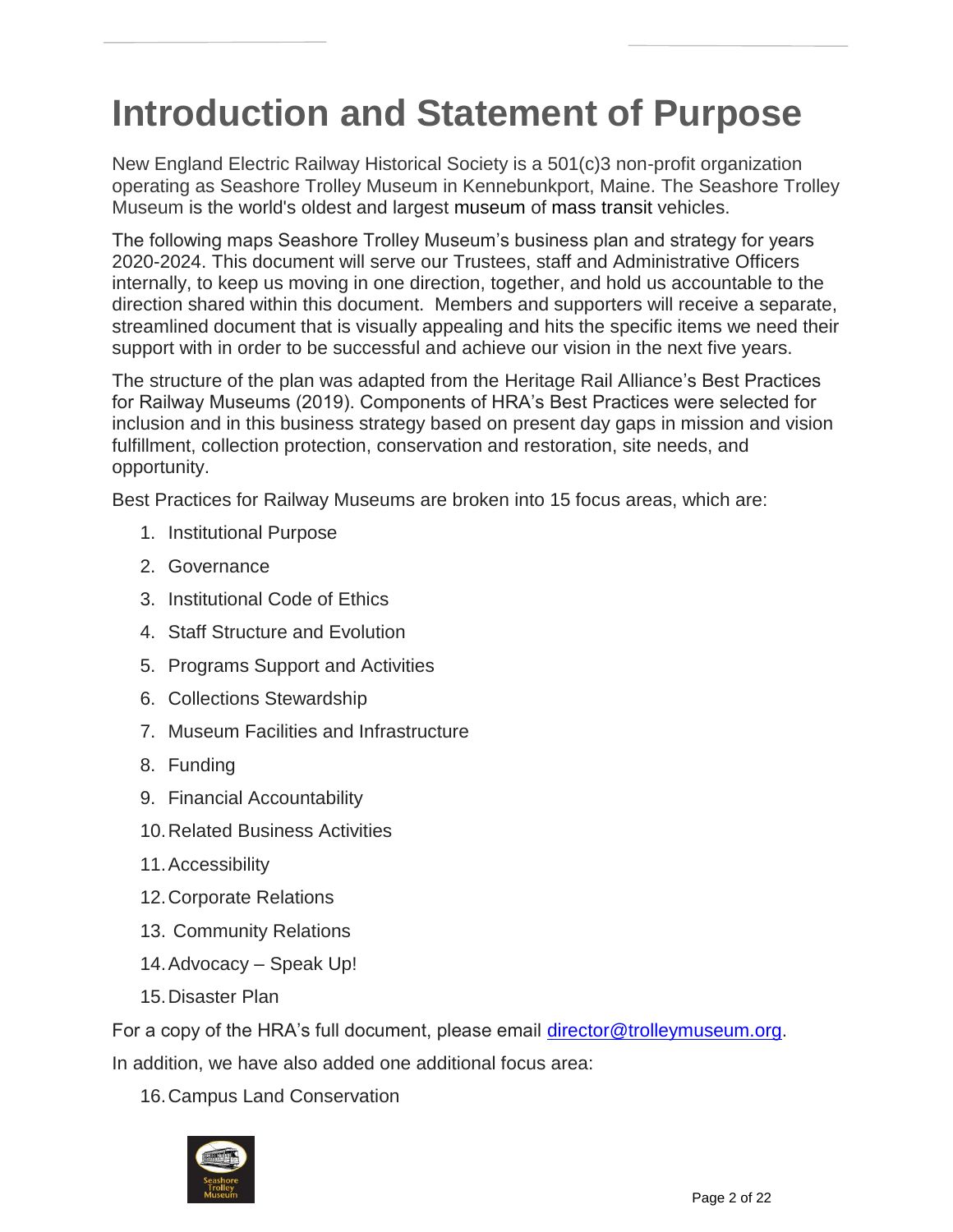# **1. Institutional Purpose**

*Railway museums need a clearly stated purpose, giving them a reason to exist and providing a means from which to set their direction.* 

# **Mission**

New England Electric Railway Historical Society shares powerful connections between the past and present. We preserve knowledge, context, and resources for future generations by collecting, restoring, operating, and exhibiting significant public transit vehicles and artifacts.

# **Vision**

We continue the legacy of our founders by maintaining and sharing our world-class transit collections and knowledge with a growing membership, our many visitors, our communities, and the public transportation industry.

Our work is guided by our respect for the technological, aesthetic, and historically significant characteristics of our collections, and our engagement with our audiences and community, in the past, present, and future.

We strive for the highest standards of professional practice in every facet of our organization, and to make our museum experience accessible to everyone.

Our capital improvement programs create improved capacity for collection management, storage, exhibition and interpretation, and responsible stewardship of our assets.

We invite and facilitate wide participation in carrying out our mission and perpetuating our legacy through our programs of engagement with supporters, members, and the giving community.

The Seashore Trolley Museum relies on a variety of funding sources, including admission revenue from individuals and groups, revenue from our Museum Store, private foundations and corporate grants, fundraising events and, most importantly, gifts from the impassioned Museum members, and individuals in our community. In order to meet ambitious goals surrounding the preservation of our vast collection and archive materials, we must develop reliable sources of steadily growing contributions sufficient to meet the needs of our mission.

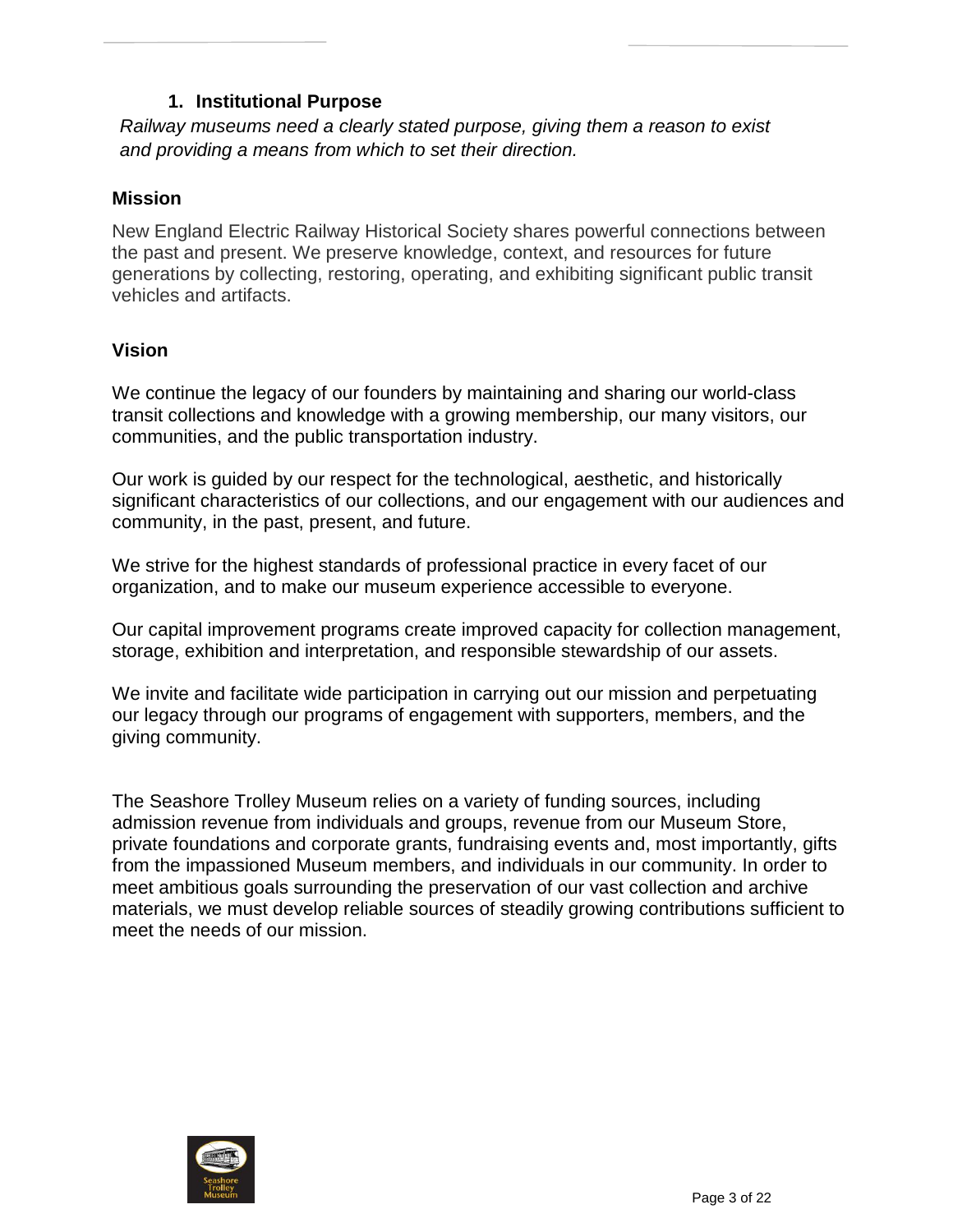#### **Action Items:**

1.1 In order to assure continued validity of institutional goals and their relevance to public involvement and interest, railway museums should conduct periodic or ongoing reassessment.

| <b>Action Steps</b>                                        | <b>Outputs/Metrics</b>                                    | <b>Timeline</b>                                                     | Lead                                |
|------------------------------------------------------------|-----------------------------------------------------------|---------------------------------------------------------------------|-------------------------------------|
| Annual evaluation<br>of Strategic Plan                     | 100% Trustee and<br>Administrative<br>Officer involvement | November,<br>annually                                               | Executive<br>Committee              |
| Review of museum<br>mission and vision<br>every five years | 100% Trustee and<br>Administrative<br>Officer involvement | November 2024                                                       | Executive<br>Director/VC<br>Manager |
| Membership<br><b>Satisfaction Survey</b>                   | At least 10%<br>member completion<br>rate                 | Every three years;<br>next survey<br>conducted in<br>September 2021 | <b>Executive Director</b>           |

#### **2. Governance**

*The governing authority protects and enhances the museum's collections and programs and monitors its physical, human, and financial resources. It ensures that all these instruments and resources support the museum's mission. A museum's mission statement should be at the core of its governance, and should be reviewed from time to time to keep the organization on track.*

#### **Action Items:**

- 2.1 Ensure that all those who work/volunteer for or on behalf of Seashore Trolley Museum understand and support its mission and public trust responsibilities.
- 2.2 Ensure each Trustee understands and fulfills their trusteeship duties, acting corporately rather than as individuals, for the best interest of the Society.
- 2.3 Museum boards should reflect the communities served by their museums and address the needs of those communities through relevant, meaningful programming and exhibits. This is best accomplished through diverse leadership consisting of multiple disciplines to ensure programmatic, culturally inclusive, and economic success.

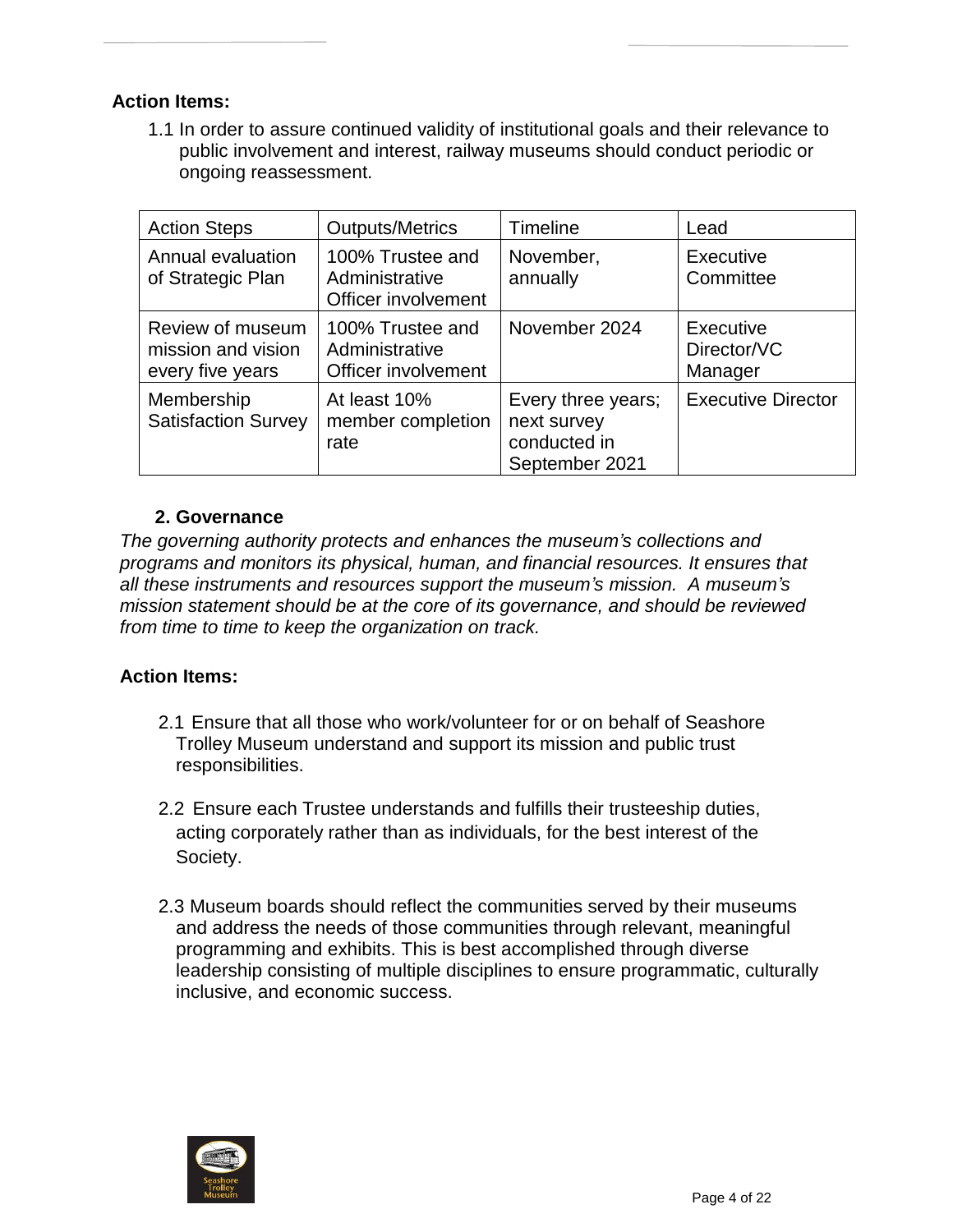| <b>Action Steps</b>                                                                                                                                                                                                     | <b>Outputs/Metrics</b>                                                                                                                                                                                                                                                                                                                                                                                                                                                                             | Timeline      | Lead                                                                      |
|-------------------------------------------------------------------------------------------------------------------------------------------------------------------------------------------------------------------------|----------------------------------------------------------------------------------------------------------------------------------------------------------------------------------------------------------------------------------------------------------------------------------------------------------------------------------------------------------------------------------------------------------------------------------------------------------------------------------------------------|---------------|---------------------------------------------------------------------------|
| Enhance volunteer intake and<br>onboarding process                                                                                                                                                                      | Complete application with references.<br>In-person interview with each<br>prospect volunteer prior to beginning<br>work.                                                                                                                                                                                                                                                                                                                                                                           | Immediately   | Volunteer<br>Coordinator                                                  |
| <b>Finalize and follow Volunteer</b><br>Manual                                                                                                                                                                          | <b>Completed Volunteer Manual</b>                                                                                                                                                                                                                                                                                                                                                                                                                                                                  | Spring 2020   | <b>Executive</b><br><b>Director</b>                                       |
| Each volunteer receives an<br>Orientation to the Museum                                                                                                                                                                 | Tour of campus, receives Volunteer<br>Manual, Code of Conduct, and<br>relevant safety procedures/manual.                                                                                                                                                                                                                                                                                                                                                                                           | Immediately   | Volunteer<br>Coordinator                                                  |
| <b>Implement formal Trustee</b><br>responsibilities and<br>expectations                                                                                                                                                 | Defined in bylaws following revisions                                                                                                                                                                                                                                                                                                                                                                                                                                                              | Spring 2020   | <b>Bylaws</b><br>Committee                                                |
| <b>New Trustee Orientation</b>                                                                                                                                                                                          | 100% of new Trustees complete<br><b>Board Orientation.</b><br>New Trustees paired with board<br>mentor for one year                                                                                                                                                                                                                                                                                                                                                                                | Spring 2020   | <b>Executive</b><br>Director/<br><b>Board</b><br>Development<br>Committee |
| <b>Revise Trustee election</b><br>process to give Museum the<br>opportunity to expand pool to<br>experienced business leaders<br>with networks and resources<br>in addition to members with<br>institutional knowledge. | 100% of Trustees bring in \$10K<br>give/get annually.                                                                                                                                                                                                                                                                                                                                                                                                                                              | Spring 2021   | <b>Trustees</b>                                                           |
| <b>Recruit Trustees from</b><br>industries including hospitality<br>and tourism, heritage<br>preservation, finance, and<br>transportation.                                                                              | A new mix of Trustees will provide<br>the Society with:<br>A stronger linkage with our<br>home community<br>The ability to select Trustees<br>for their specific business and<br>administrative skills<br>Increased and more powerful<br>fundraising access<br>A much broadened base of<br>administrative volunteers<br>A more professional<br>administrative approach<br>More reasonable individual<br><b>Trustee workloads</b><br>An ability to return the fun and<br>motivation to our projects | 2020, Ongoing | <b>Trustees</b>                                                           |

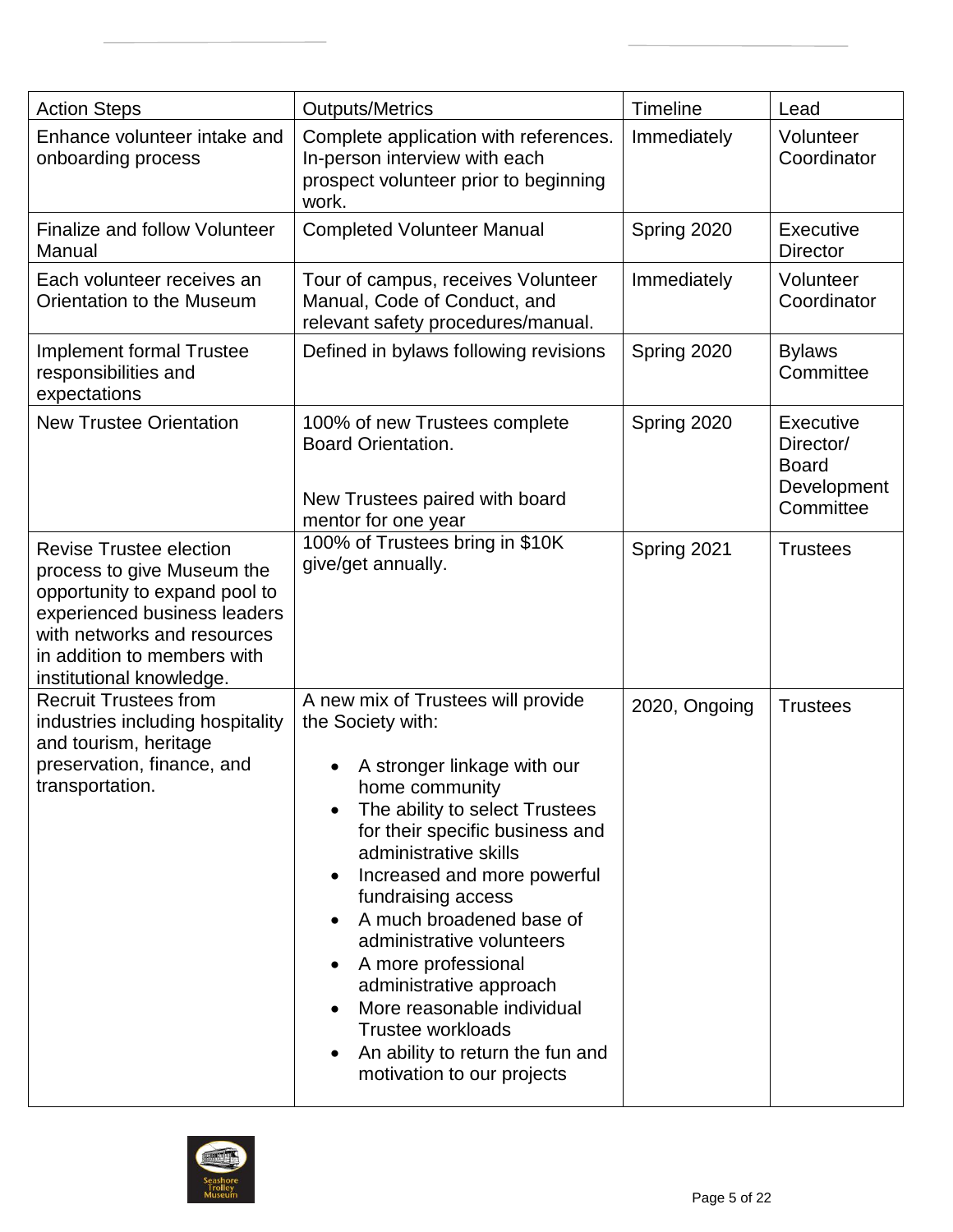# **3. Institutional Code of Ethics**

*Museums and their holdings exist for the benefit of society and are held in the public trust. It is important that a museum's leadership act as a corporate body and not individually to uphold that trust and maintain a sanctuary for its holdings.*

#### **Action Items:**

3.1 Museums require corporate structure and a governing body. The governing authority ensures that:

- The museum's collections and programs and its physical, human and financial resources are protected, maintained and developed in support of the museum's mission.
- It is responsive to and represents the interests of society.
- It maintains the relationship with staff in which shared roles are recognized and separate responsibilities respected.
- Working relationships among trustees, employees and volunteers are based on equity and mutual respect.
- Professional standards and practices inform and guide museum operations.
- Policies are articulated and prudent oversight is practiced.
- Governance promotes the public good rather than individual financial gain.

3.2 Stewardship of Collections ensures that:

- Collections in its custody support its mission and public trust responsibilities.
- Collections in its custody are lawfully held, protected, secure, unencumbered, cared for and preserved.
- Collections in its custody are accounted for and documented.
- Access to the collections and related information is permitted and regulated.
- Disposal of collections through sale, trade or research activities is solely for the advancement of the museum's mission.

| <b>Action Steps</b>                                                                     | <b>Outputs/Metrics</b>                                                                                                                                         | <b>Timeline</b> | Lead                        |
|-----------------------------------------------------------------------------------------|----------------------------------------------------------------------------------------------------------------------------------------------------------------|-----------------|-----------------------------|
| Museum Collections'<br>policies are created and<br>practiced                            | <b>Museum Collections Policies from</b><br><b>Curatorial and Library Committees are</b><br>made public to members, donors and<br>supporters on Museum website. | 2021            | Curator,<br>Librarian       |
| Code of Conduct is<br>reviewed and followed.<br>Social media policy is<br>incorporated. | Trustees review Code of Conduct every<br>other year and make revisions as<br>needed.                                                                           | Spring<br>2020  | Board of<br><b>Trustees</b> |

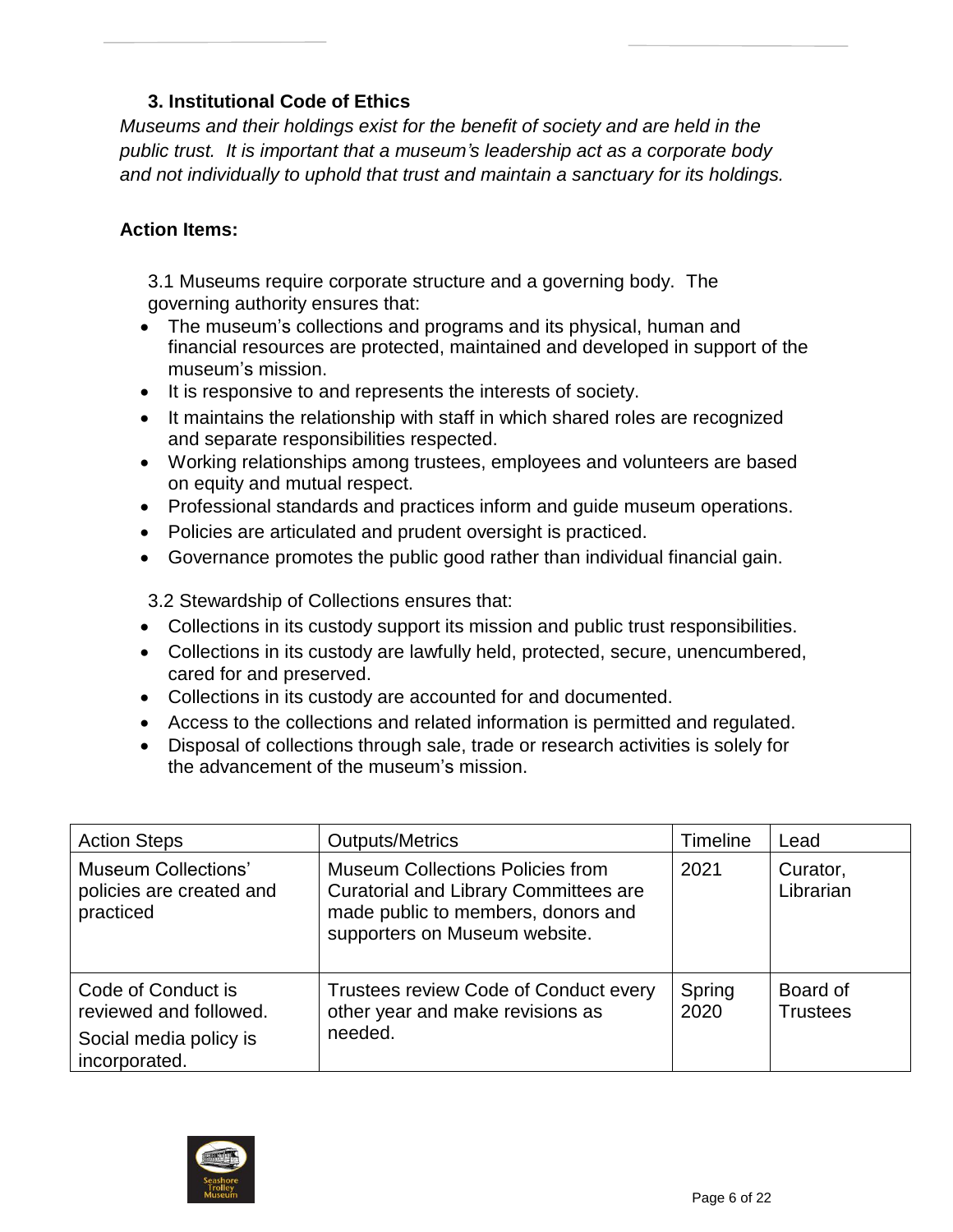# **4. Staff Structure and Evolution**

*Railway museums, historically heavily dependent on volunteer labor, should consider how they might enhance or even alter the makeup and organization of their staffs in order to better direct the pursuit of institutional goals and professionalism.*

#### **Action Items:**

.

- 4.1 All new and seasoned professional staff should complete ongoing training opportunities to ensure all staff have the experience needed to uphold all safety expectations, be in compliance with regulatory requirements, and the educational programming and museum curation skills needed to excel in staff roles.
- 4.2 Institutions should establish staff development and improvement goals, and look for innovative ways of encouraging professional development, networking, and collegial exchanges.

| <b>Action Steps</b>                                                                                                                                     | <b>Outputs/Metrics</b>                                                                                                                                                                                                                                                                                                                                  | <b>Timeline</b> | Lead                                                          |
|---------------------------------------------------------------------------------------------------------------------------------------------------------|---------------------------------------------------------------------------------------------------------------------------------------------------------------------------------------------------------------------------------------------------------------------------------------------------------------------------------------------------------|-----------------|---------------------------------------------------------------|
| New staff/volunteer<br>onboarding includes curatorial<br>information about the museum.                                                                  | A brief history and museum guide is<br>created and included in new<br>hire/new volunteer paperwork.                                                                                                                                                                                                                                                     | Spring 2020     | <b>Historians</b>                                             |
| <b>Staff Supervisors formally</b><br>evaluate employees and<br>create goals/training and<br>development plans                                           | Supervisors complete annual<br>performance evaluations each<br>December. Employees complete<br>annual self-evaluations each<br>December.<br>Supervisor and employee check-in<br>every 2-3 months to monitor<br>progress/additional needs.<br>Senior staff attends Northeast<br>Association of Trolley Organizations<br>(NEATO) and HRA events annually. | Ongoing         | Executive<br>Director,<br>Restoration<br><b>Shop Director</b> |
| Criminal background checks<br>are required for all long-term<br>staff and volunteers (anyone<br>intending to serve in a<br>permanent volunteer position | Pre-hire/selection, the following<br>background checks will be<br>completed:                                                                                                                                                                                                                                                                            |                 |                                                               |

# 4.3 Criminal background check for all volunteers

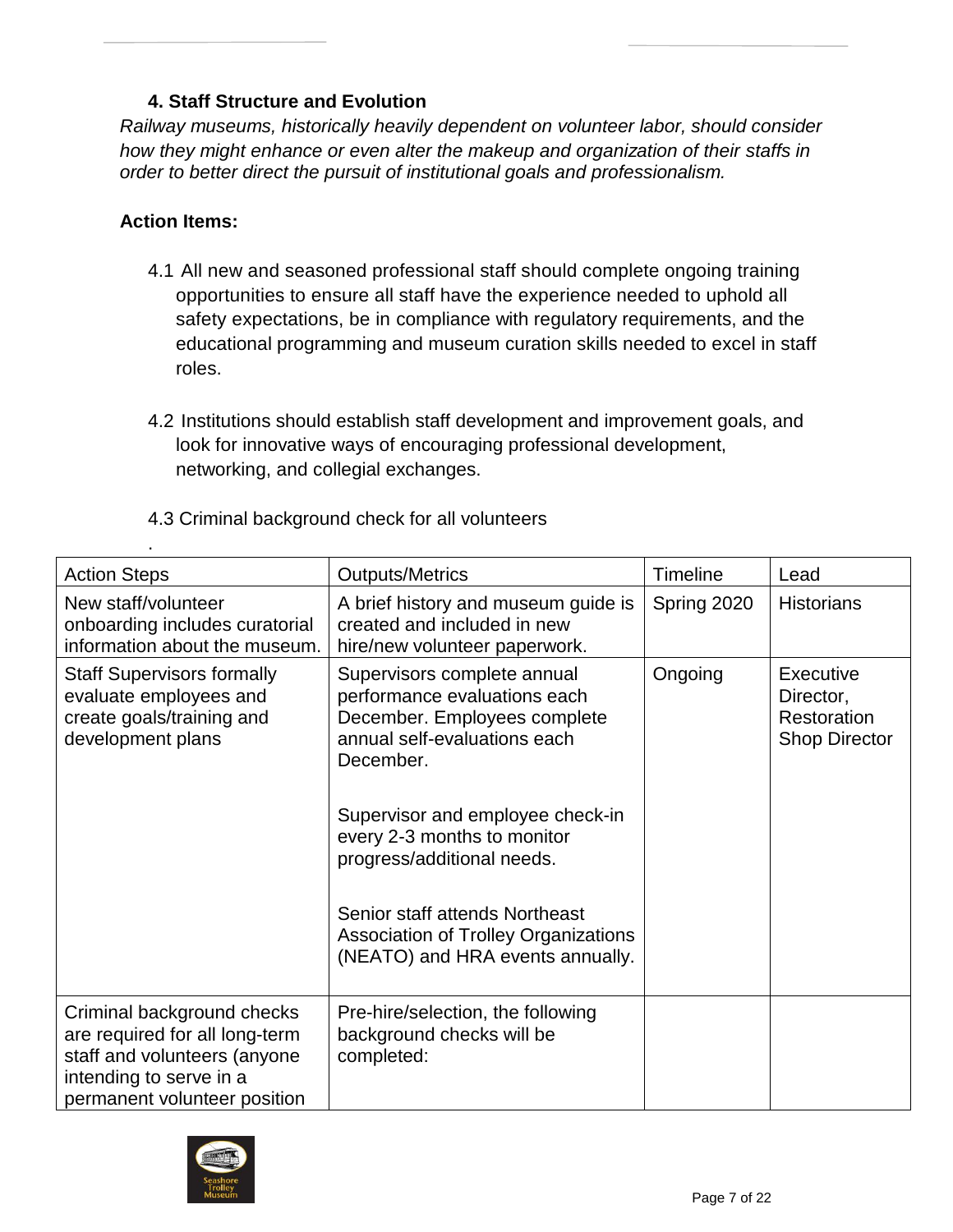| at the museum). | Maine Criminal History Record &<br>Juvenile Crime Information Request<br>(\$21). Completed before person<br>begins and every three years. |  |
|-----------------|-------------------------------------------------------------------------------------------------------------------------------------------|--|
|                 | FBI sex offender registry (\$0)<br>Internet search (\$0)<br>Completed before person begins<br>and every three years.                      |  |

#### **5. Programs and Support Activities**

*Museums recognize their role as interpreters of history and social change through the display, demonstration, and interpretation of collections.*

#### **Action Items:**

5.1 Interpretive goals must be developed for each museum. Existing or planned collections and resources should be considered in determining these goals, which can be broadly or narrowly focused, and need not be restricted to themes suggestive only of chronological history or to simple statement of fact. Tours led or directed by interpreters are strongly encouraged.

5.2 Educational programming is enhanced.

5.3 Sampling and measurement of customer (visitor) feedback is a necessary component of any successful museum. Regular intervals. Based on the responses, museums can decide how to best target their future course while still remaining true to their organizational mission.

5.4 Training and safety programs for operation of vintage railway equipment protect people, equipment, and artifacts, and help ensure the future for all railway museums.

| <b>Action Steps</b>                                                                           | <b>Outputs/Metrics</b>                                  | Timeline | Lead                             |
|-----------------------------------------------------------------------------------------------|---------------------------------------------------------|----------|----------------------------------|
| Prioritize exhibit/display<br>themes and collection<br>items/artifacts to<br>exhibit/display. | Design display/exhibit concept for<br>Tower C.          | 2020     | <b>Museum</b><br>Curator         |
|                                                                                               | Design display/exhibit concept for<br>new display barn. | 2021     | Museum<br>Curator &<br>Librarian |

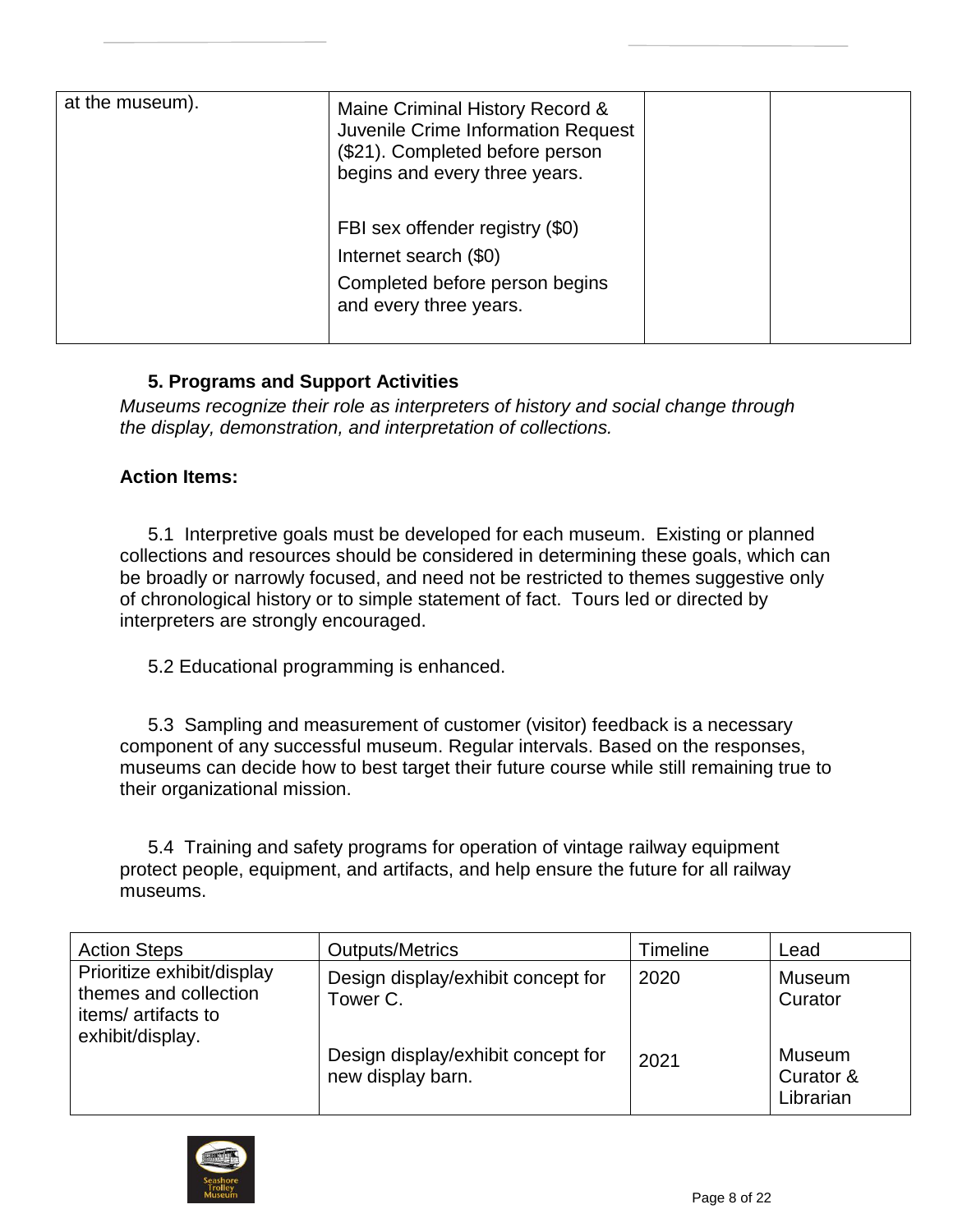|                                                                                                                                                                                                     | Identify buses and trackless trolleys<br>to be displayed in new bus area.                                                                                                                                   | 2020       | Museum<br>Curator                          |
|-----------------------------------------------------------------------------------------------------------------------------------------------------------------------------------------------------|-------------------------------------------------------------------------------------------------------------------------------------------------------------------------------------------------------------|------------|--------------------------------------------|
|                                                                                                                                                                                                     | <b>Update/revise Visitors Center</b><br><b>Exhibit Room</b>                                                                                                                                                 |            | Museum<br>Curator                          |
| Classroom orientations,<br>school field trips, and<br>use of prepared<br>curriculum/study guides<br>by teachers that are<br>based on local and<br>state standards for<br>appropriate grades.        | Consultants hired to create school<br>curriculum and teaching aides for<br>general museum lessons and<br>specific lessons around identified<br>collection items.                                            | 2020       | Executive<br><b>Director</b>               |
| Internships or externships<br>at high school and<br>university levels that offer<br>opportunities for exposure<br>to the museum field as well<br>as historic preservation and<br>the rail industry. | Build relationships with<br>local/regional educational<br>institutions to promote<br>opportunities. Create formal<br>position roles, expectations and<br>learning outcomes for each<br>opportunity offered. | Ongoing    | Executive<br><b>Director</b>               |
| Presentations by scholars,<br>staff, or other interested<br>persons.                                                                                                                                | Formalize presentations already<br>offered by museum members and<br>promote to full membership                                                                                                              | Ongoing    | Education<br>Coordinator                   |
| Other innovative<br>programming such as<br>summer camps and other<br>youth programs.                                                                                                                | Continue offering free Story Time,<br>Merit Badge Program, Youth<br><b>Restoration/Art Intensives</b>                                                                                                       | Ongoing    | Education<br>Coordinator                   |
| <b>Guest Satisfaction Survey</b>                                                                                                                                                                    | Survey given to all guests in two-<br>week time period in July                                                                                                                                              | Every year | <b>Executive</b><br>Director/VC<br>Manager |
| Development of a<br>comprehensive periodic<br>safety inspection program<br>of all operating rail<br>equipment.                                                                                      | All rolling collection items are<br>intentionally inspected annually<br>for member and guest use.                                                                                                           | 2020       | Safety<br>Coordinator                      |
| Guest safety training                                                                                                                                                                               |                                                                                                                                                                                                             |            | <b>Chief Training</b>                      |

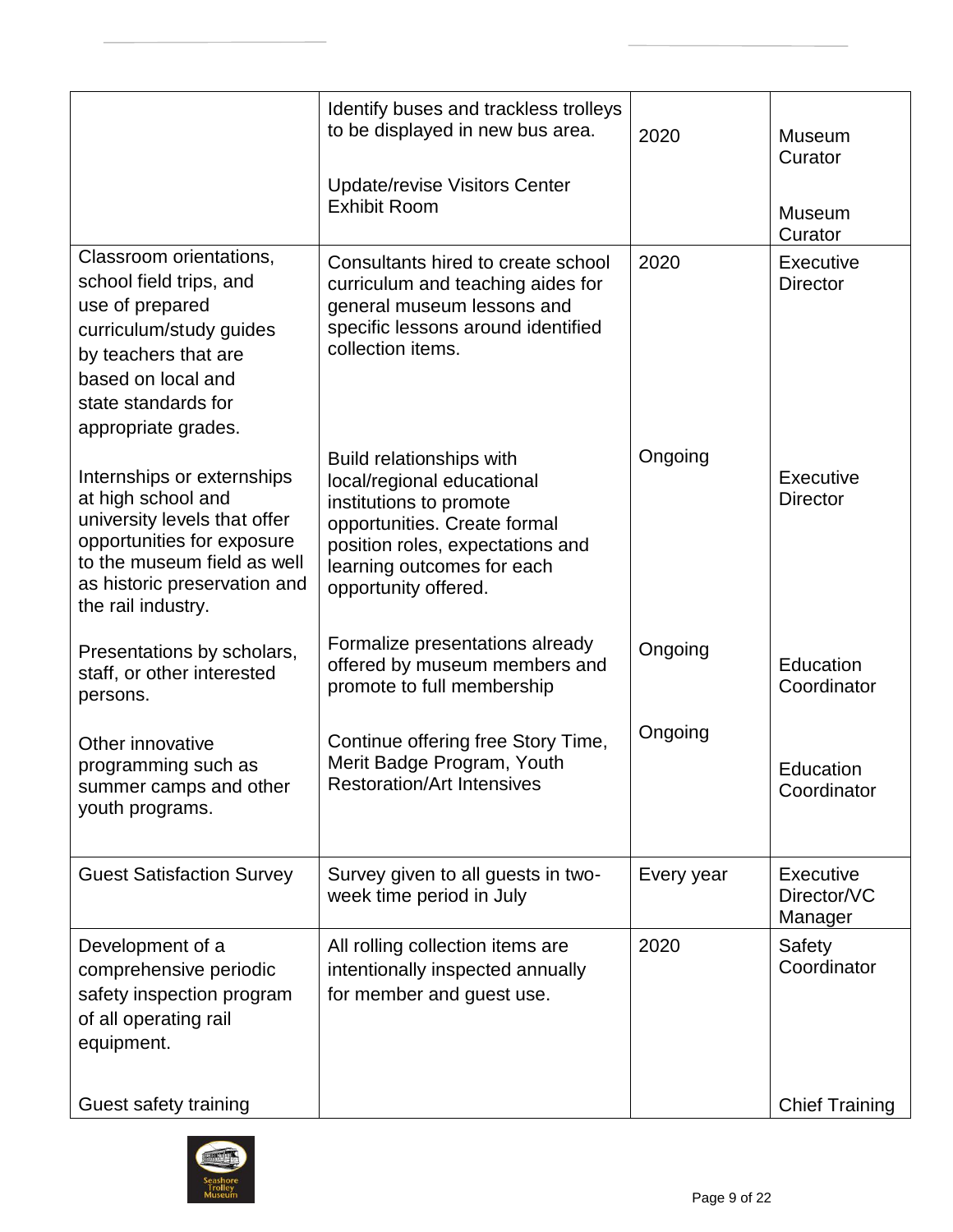| revamped for new and                                                                   | Interactive and hands-on training                                                                                                                                                                                          | Spring 2020 | Officer,                             |
|----------------------------------------------------------------------------------------|----------------------------------------------------------------------------------------------------------------------------------------------------------------------------------------------------------------------------|-------------|--------------------------------------|
| requalifying operators of                                                              | offered to even better ensure                                                                                                                                                                                              |             | Executive                            |
| all levels                                                                             | guest and crew safety.                                                                                                                                                                                                     |             | <b>Director</b>                      |
| Strengthen process for<br>selecting and<br>reappointing Instructors<br>and Dispatchers | Ongoing training to ensure all<br>leaders in the Operations<br>Department have same<br>knowledge, train crew<br>consistently, and provide<br>professional development<br>opportunities for Instructors and<br>Dispatchers. | Ongoing     | Director of<br>Railway<br>Operations |

#### **6. Collections Stewardship**

*Railway museums, like all museums preserving and utilizing collections, should strive to adopt and follow accepted standards in caring for these collections and assuring their long-term survival.*

#### **Action Items:**

6.1 A comprehensive, written Collections Management Policy must address all aspects of the institution's collections, and relate care and treatment of collections back to the institution's mission. This includes making collection storage a priority.

6.2 Appropriate storage facilities must be provided for replacement parts inventories.

| <b>Action Steps</b>                                                                                    | <b>Outputs/Metrics</b>                                                                                                  | Timeline | Lead                                                  |
|--------------------------------------------------------------------------------------------------------|-------------------------------------------------------------------------------------------------------------------------|----------|-------------------------------------------------------|
| Educate membership on<br>collection scope and<br>collection planning                                   | Publicize collection information<br>and plan to members and<br>supporters                                               | 2020     | <b>Museum</b><br>Curator/Executive<br><b>Director</b> |
| <b>Audit Non-accessioned</b><br>items and complete<br>accessioning process on<br>pieces that should be | Complete accessioning<br>paperwork and identify sponsors<br>for all remaining collection items<br>without this in place | 2024     | <b>Museum Curator/</b><br>Curatorial<br>Committee     |
| <b>Establish Collection</b><br>Priorities and commit to<br>these priorities for the next               | <b>Project Sponsors and Managers</b><br>are identified or recommit                                                      | 2020     | <b>Restoration Shop</b><br>Director, Librarian        |
| five years.                                                                                            | Fund development plans are<br>created for each collection priority.                                                     | 2020     | Executive<br>Director, Project<br><b>Sponsors</b>     |

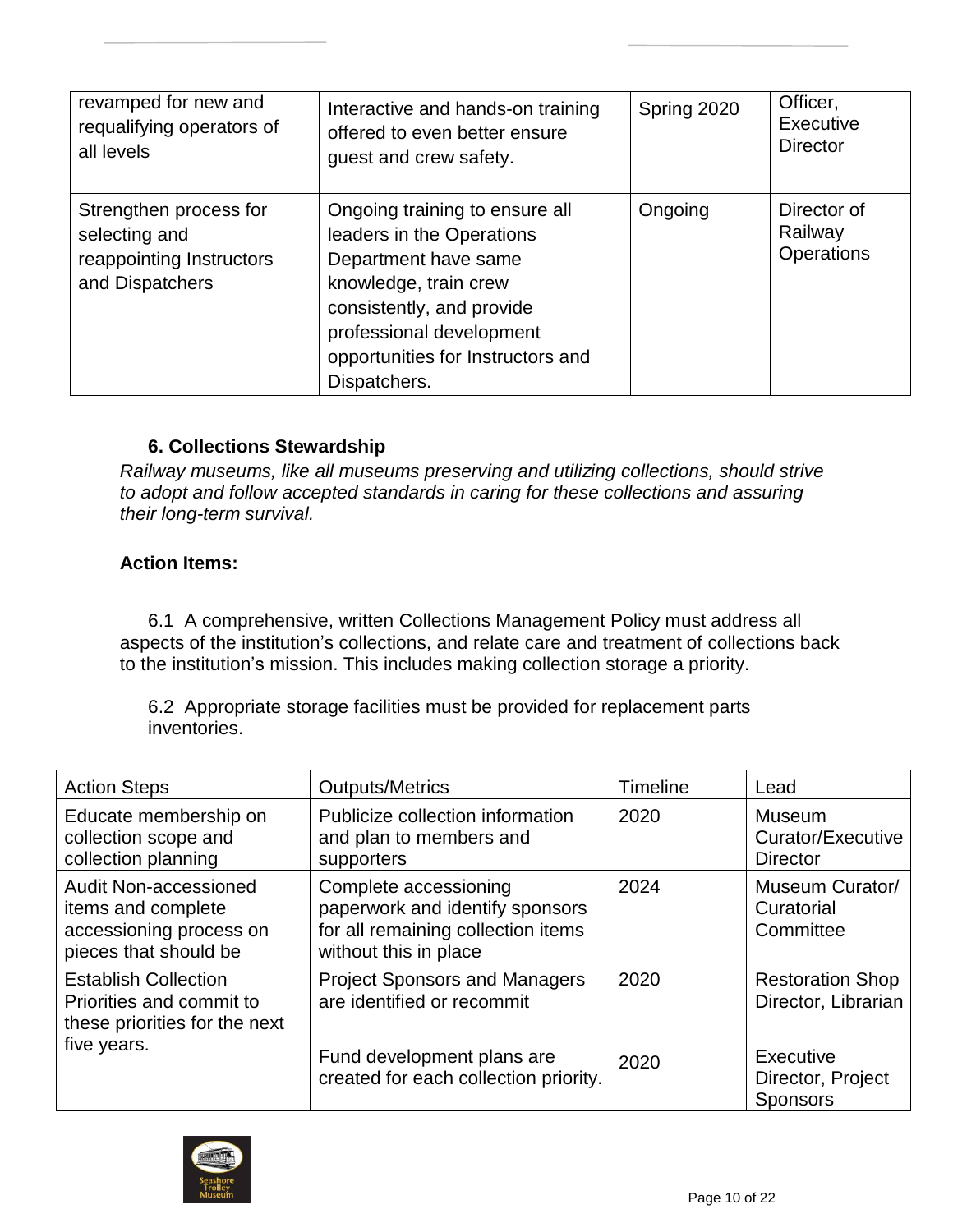# **Our Collection's Scope**

|                                       | <b>Total</b>   | <b>Items not</b> | <b>Items</b>       |
|---------------------------------------|----------------|------------------|--------------------|
| <b>Class</b>                          | <b>Items</b>   | Accessioned      | <b>Accessioned</b> |
| <b>City &amp; Suburban Streetcars</b> | 113            | 13               | 100                |
| <b>Interurbans</b>                    | 23             |                  | 22                 |
| <b>Rapid Transit Cars</b>             | 39             |                  | 32                 |
| <b>Trolleybuses</b>                   | 19             |                  | 18                 |
| <b>Buses</b>                          | 67             | 32               | 35                 |
| <b>Snow Removal Cars</b>              | 8              | 3                | 5                  |
| <b>Service Cars</b>                   | 26             | 8                | 18                 |
| Locomotives, Mail & Baggage           |                |                  |                    |
| Cars                                  | 11             | $\overline{2}$   | 9                  |
| <b>Railroad Freight Cars</b>          | 14             | 14               | 0                  |
| <b>Rubber Tires Vehicles etc.</b>     | 10             | 5                | 5                  |
| <b>Railroad Passenger Cars</b>        | 1              | 0                |                    |
| <b>Other Exhibits</b>                 | $\overline{2}$ |                  |                    |
|                                       |                |                  |                    |
| Total                                 | 333            | 87               | 246                |

# **Collection Priorities:**

| <b>Current/Prospect</b><br><b>Fleet Cars in 0-5</b><br>Years                      | Lexington & Boston single truck 41, Philadelphia & West Chester side door 62, Nagasaki<br>single truck 134, Connecticut Company open car 303, Dallas Stone & Webster Standard 434,<br>Wheeling, WV Curved Side 639, Connecticut Company open car 838, Connecticut closed car<br>1160, Minneapolis - St. Paul Gate Car 1267, DC Transit PCC 1304, Toronto Peter Witt 2890,                                                                                                                                                                 |
|-----------------------------------------------------------------------------------|-------------------------------------------------------------------------------------------------------------------------------------------------------------------------------------------------------------------------------------------------------------------------------------------------------------------------------------------------------------------------------------------------------------------------------------------------------------------------------------------------------------------------------------------|
| <b>Special or Limited</b><br><b>Fleet Cars in 0-5</b><br><b>Years</b>             | Eastern Mass semi convertible 4387, Brooklyn convertible 4547, Boston Type 5 5821<br>Montreal Golden Chariot observation car 2, Portland Lewiston Interurban The Narcissus 14,<br>Manchester interurban 38, Atlantic Shore Line locomotive 100, Chicago Surface Lines Pullman<br>225, Boston 25-foot box car 396, North Shore Line interurban 420, Chicago Aurora & Elgin<br>interurban 434, Boston & Maine inspection car 500, Boston Hawker Siddeley Blue Line<br>0622/0623, Lehigh Valley Transit interurban 1030, Sydney Class P 1700 |
| <b>Maintenance</b><br><b>Vehicles in 0-5</b><br>Years                             | Davenport diesel locomotive D-1, Claremont line car 4, Providence & Worcester locomotive<br>150, Oshawa Baldwin-Westinghouse steeple cab locomotive 300, Boston & Maine inspection<br>car 500, Pettibone Speedswing tractor, Boston snow plow 5106, "Flap"                                                                                                                                                                                                                                                                                |
| <b>Ongoing</b><br><b>Restoration</b><br><b>Projects</b>                           | Denver & South Platte Birney 1, Newark PCC 5, Portland Lewiston Interurban The Narcissus<br>14, Manchester interurban 38, Lexington & Boston single truck 41, Nagasaki single truck 134,<br>Oshawa Baldwin-Westinghouse steeple cab locomotive 300, North Shore Line interurban 420,<br>Chicago Aurora & Elgin interurban 434, DC Transit PCC 1304, Connecticut Company open<br>car 1391, Boston Pullman PCC 3127, Bay State semi convertible 4175, Boston center<br>entrance 6131                                                        |
| <b>Public Fundraising</b><br>for Projects to<br><b>Begin in next 2-5</b><br>Years | Aroostook Valley interurban 70, Baltimore Transit semi convertible 5748, St. Louis PCC 1726,<br>Lehigh Valley Transit interurban 1030, Boston Red-Line 01450/01455, Boston Hawker<br>Siddeley Blue Line 0622/0623, Boston Pullman trackless trolley 8361, Boston & Maine bus<br>784,                                                                                                                                                                                                                                                      |
| <b>Fundraising for</b><br>Projects in 6-10<br><b>Years</b>                        | CRANDIC interurban 118, West End Street Railway 20 foot box car 235, Rochester Peter Witt<br>1213, Connecticut Company open car 1468, Philadelphia Nearside 6618, Eastern Mass<br>lightweight 7005                                                                                                                                                                                                                                                                                                                                        |

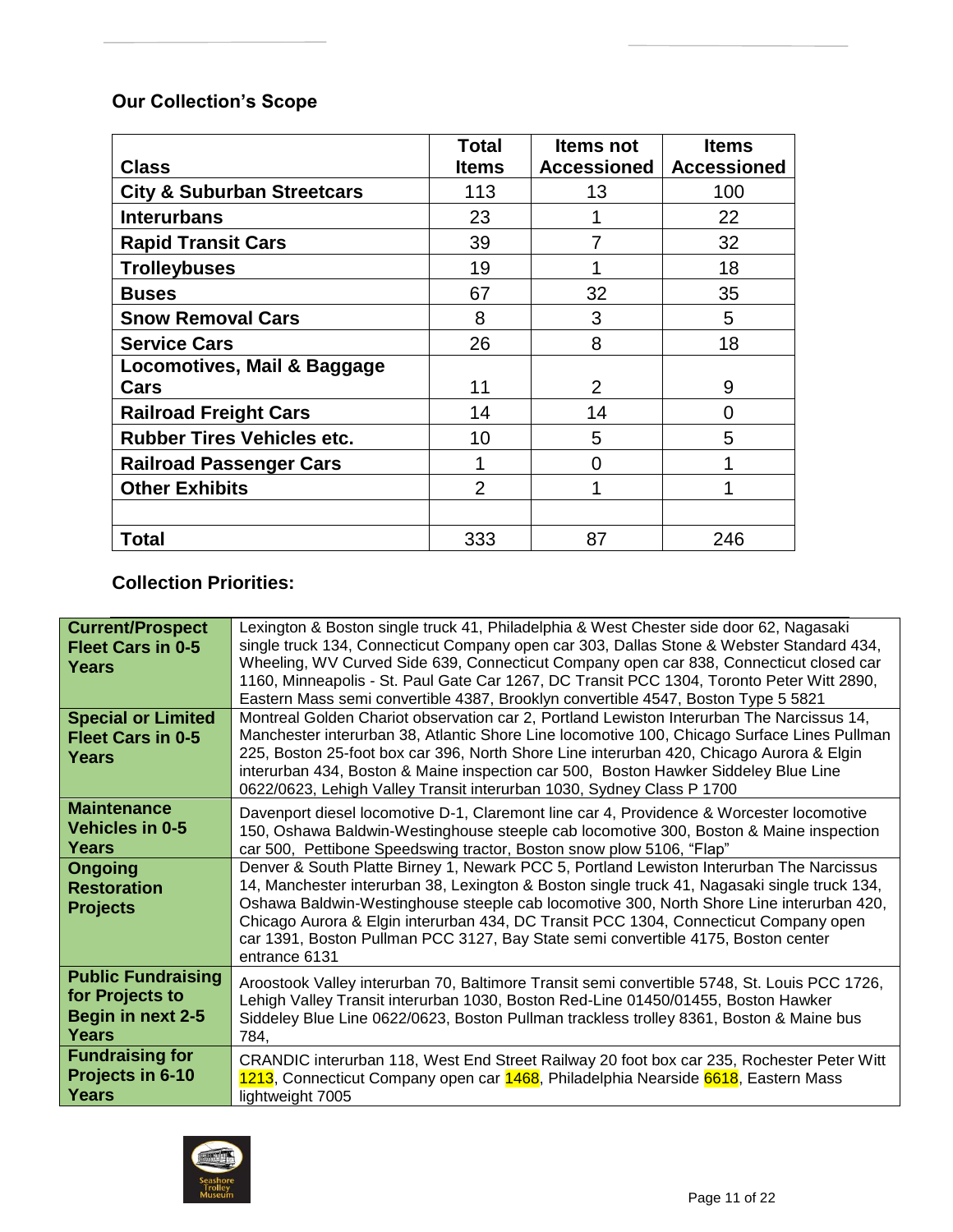**Highlighted Projects** currently lack a Project Sponsor. Projects without a Project Sponsor will not be considered for restoration work until one is identified, or until Museum fundraising efforts exceed the amount estimated for the projected work to be completed.

# **7. Museum Facilities and Infrastructure**

*The infrastructure necessary to sustain railway museum storage, exhibit, conservation, and restoration activities is often much greater than that of many other types of museums. Demonstration railway operations add greatly to these infrastructure requirements, especially as safety and security must remain paramount.*

| <b>Action Steps</b>                                                                                              | <b>Outputs/Metrics</b>                                                                         | Timeline | Lead                                                             |
|------------------------------------------------------------------------------------------------------------------|------------------------------------------------------------------------------------------------|----------|------------------------------------------------------------------|
| <b>Physically revise Museum Site</b><br>Plan                                                                     | Update Museum Site Plan by<br>working with engineers and Towns<br>of Arundel and Kennebunkport | 2020     | <b>Executive Director</b>                                        |
| <b>Prioritize Capital Projects that</b><br>benefit the general public, and<br>commit to these priorities for the | Project Managers are identified.                                                               | 2020     | Executive Director,<br>President/CEO                             |
| next five years.                                                                                                 | Fund development plans are<br>created for each collection priority.                            | 2020     | Executive Director,<br>President/CEO,<br><b>Project Managers</b> |

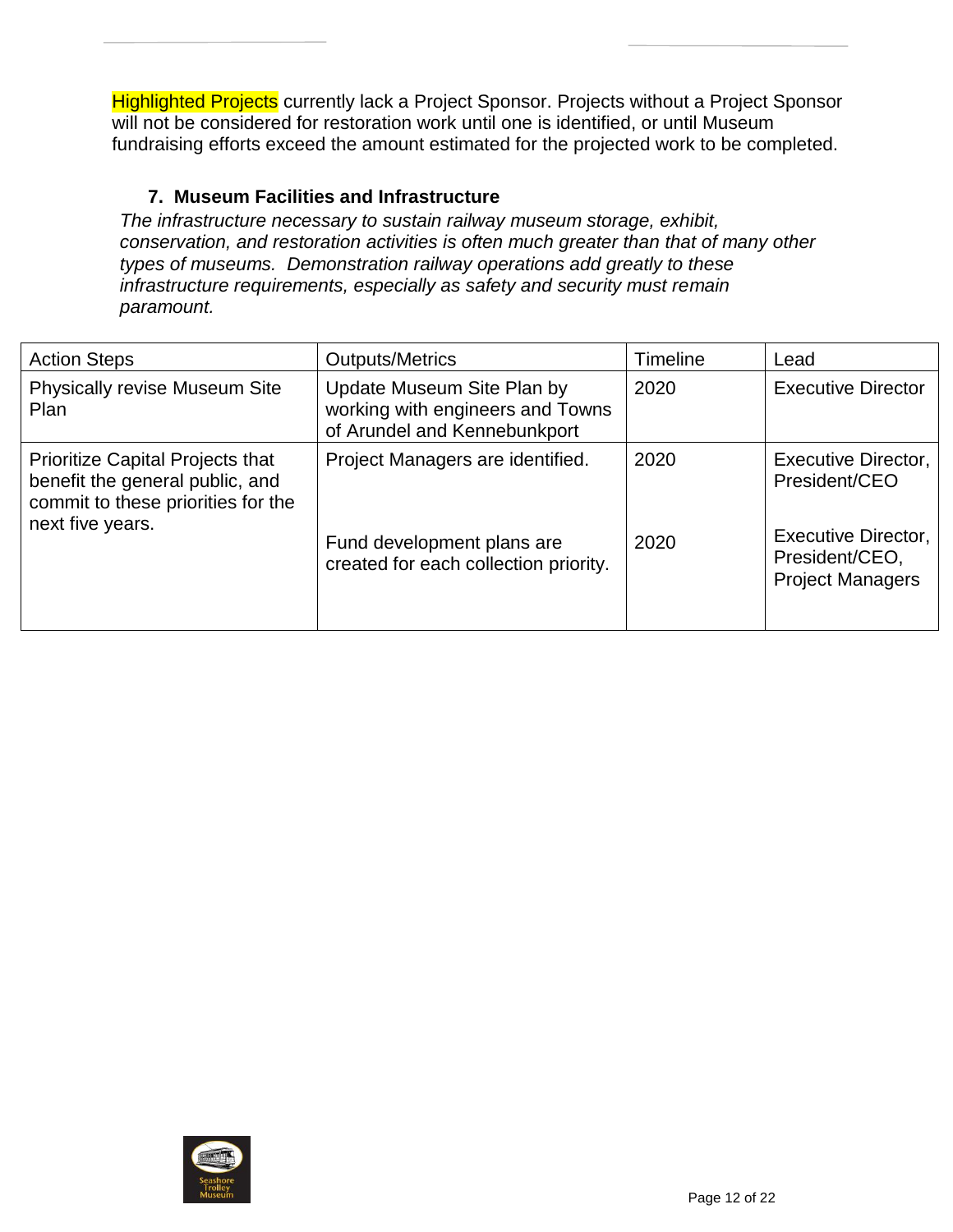|                | <b>Projected</b> | <b>Project Start</b> | <b>Project Manager</b> |
|----------------|------------------|----------------------|------------------------|
| <b>Project</b> | Cost             | <b>Date</b>          |                        |

| <b>Building/Grounds Projects</b>               |             |      |                                                      |
|------------------------------------------------|-------------|------|------------------------------------------------------|
| New Library/Archives/ Display Barn             | \$3,500,000 | 2020 | Jim Mackell, Rob Drye,<br>Karen Dooks, Amber Tatnall |
| Coney Island Land Prep and Track Work          | \$250,000   | 2020 | <b>Rich Pascucci</b>                                 |
|                                                | \$100,000   | 2020 | James Van Bokkelen                                   |
| Track Maintenance (Main Line & Yards)          |             |      | & Peter Wilson                                       |
| <b>Overhead Work</b>                           | \$50,000    | 2020 |                                                      |
|                                                | \$18,000    | 2020 | <b>Facilities &amp; Grounds</b>                      |
| Tower C First floor, windows and roof          |             |      | Manager                                              |
| <b>Parts Warehouse Extension</b>               | \$500,000   | 2021 | <b>Bill Pollman</b>                                  |
| Visitors Center Phase 1 (HVAC in Exhibit Room, | \$100,000   | 2021 | <b>Executive Director</b>                            |
| fixing doors, siding and paint building)       |             |      |                                                      |
| <b>Bus Display in Butler Field</b>             | \$25,000    | 2021 |                                                      |
|                                                | \$35,000    | 2022 | <b>Facilities &amp; Grounds</b>                      |
| <b>Accessibility Campaign</b>                  |             |      | Manager                                              |
| Library Building Repairs (203 Log Cabin Road)  | \$30,000    | 2022 |                                                      |
| <b>Restoration Shop Heating System</b>         | \$30,000    | 2022 |                                                      |
| <b>Trolley Play Area</b>                       | \$10,000    | 2022 | <b>Executive Director</b>                            |
| Non-electric locomotive                        | \$35,000    | 2023 |                                                      |
| <b>Bucket Truck</b>                            | \$25,000    | 2023 |                                                      |

|                                                  | Projected     | <b>Project Manager</b>          |
|--------------------------------------------------|---------------|---------------------------------|
| Projects to Consider next Strategic Plan period  | <b>Budget</b> |                                 |
| Paving Bus/TT Roads                              | \$250,000     |                                 |
| <b>Fairview Phase 3</b>                          | \$350,000     |                                 |
| <b>Bennett Street</b>                            | \$1,000,000   | <b>Randy Stahl</b>              |
| <b>Central Repairs</b>                           |               |                                 |
| South Boston 2.0                                 |               |                                 |
| <b>Coney Island Structure</b>                    | \$1,000,000   |                                 |
| <b>Bus Facility for Maintenance/Storage Barn</b> | \$500,000     |                                 |
| IT Infrastructure (Internet/Phones)              | \$25,000      |                                 |
| <b>Electric Main Gate</b>                        | \$50,000      | <b>Chris Randall</b>            |
|                                                  | \$0           | <b>Facilities &amp; Grounds</b> |
| Completing Forestry Plan and Logging work        |               | Manager                         |
|                                                  |               | <b>Facilities &amp; Grounds</b> |
| <b>Highwood Restrooms</b>                        |               | Manager                         |
| <b>Restoration Shop Addition</b>                 |               |                                 |

| Projects that no longer fit our direction                                              | <b>Projected Budget</b>   |
|----------------------------------------------------------------------------------------|---------------------------|
| Seashore "Village"                                                                     | $\vert$ \$1,000,000       |
| <b>Talbott Park Development</b>                                                        | $\frac{1}{2}$ \$1,500,000 |
| Main Line extension (will keep reassessing every 5 years, but at this time, it's not a | $\frac{1}{2}$ \$6,000,000 |
| good fit)                                                                              |                           |

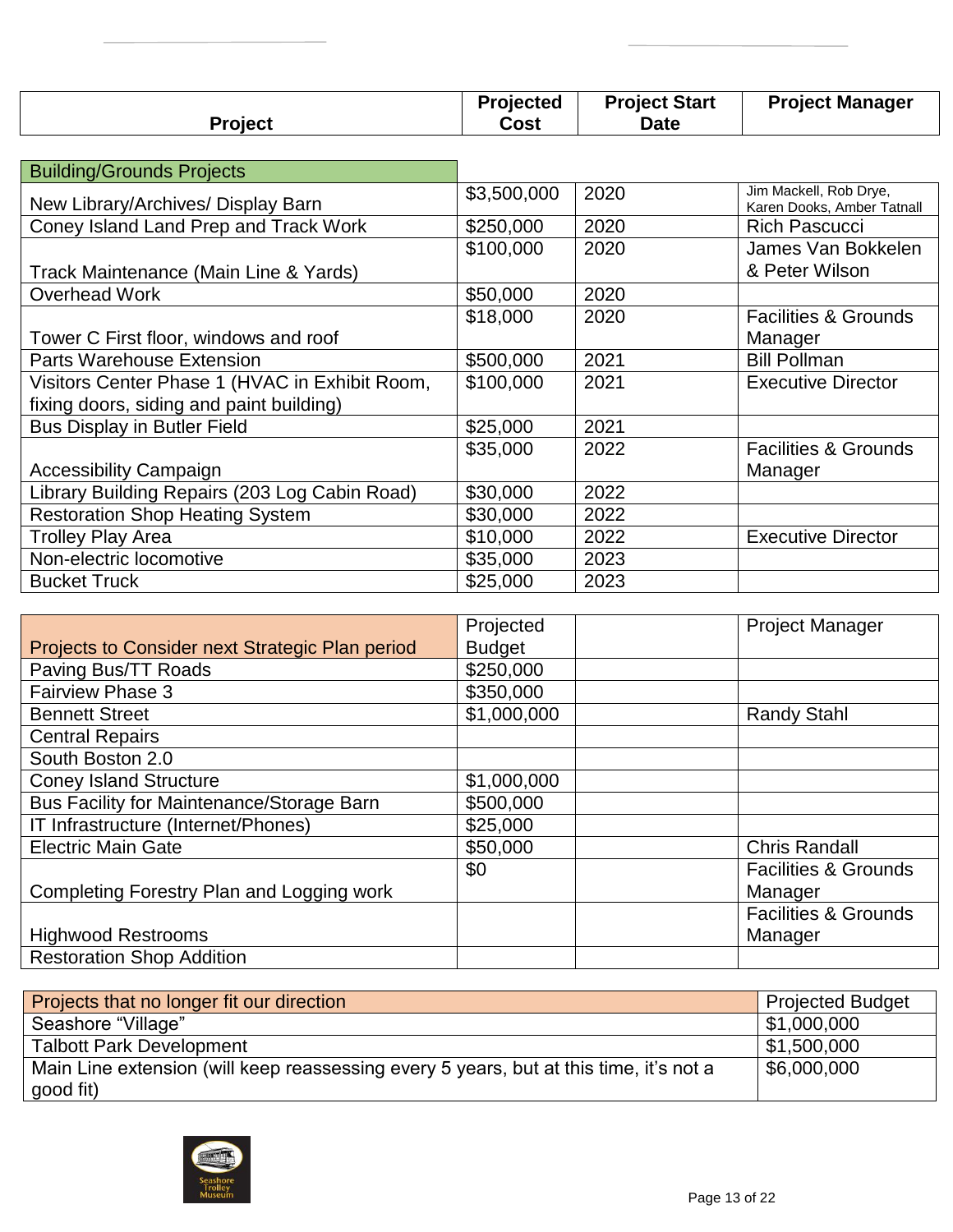# **8. Funding**

*Railway museum funding should be understood in terms of a variety of sources, both short-and long-term in nature that can meet a variety of needs, both capital and non- capital. In nearly all cases, museums need to consider raising additional proceeds to supplement income from admissions, membership, and demonstration rides fees.*

#### **Action Items:**

8.1 Raise funds from a diverse variety of sources, thus minimizing the reliance on any one source over which we have limited influence.

8.2 Emphasize growth of individual giving to become the largest and most reliable source of funding.

- 8.3 Develop a hierarchical structure for cultivating individual donors, allowing minimum entry level gifts and providing a process for strengthening commitment to our mission and, thus the willingness to give more. This structure would include passive giving opportunities (e.g., community awareness, online donation capability); events or appreciation days for entry level giving solicitation; and mission-driven, ongoing initiatives for lifetime donor development.
- 8.4Thoughtfully research and match grant funding opportunities with specific Museum capacity and growth objectives.

| <b>Action Steps</b>                                                     | <b>Outputs/Metrics</b>                                                                                                                                                                                                                   | Timeline | Lead                         |
|-------------------------------------------------------------------------|------------------------------------------------------------------------------------------------------------------------------------------------------------------------------------------------------------------------------------------|----------|------------------------------|
| <b>Create Fund Development</b><br>Plan                                  | Plan covers Museum Development as a whole,<br>and includes plans for each specified capital<br>project and collection priority. Identifies where<br>funding is coming from for each project, and<br>which year project will be completed | 2020     | Executive<br><b>Director</b> |
| Create Donor Stewardship<br><b>Plan</b>                                 | Plan covers how donors will be thanked and<br>recognized for each level of giving, with efforts to<br>increase museum donor retention and prospect<br>donor sources                                                                      | 2020     | Executive<br><b>Director</b> |
| Professional staffing in place<br>and succession planning as<br>needed. | Experienced, skilled Executive Director and<br>other dedicated fundraising personnel as<br>needed.                                                                                                                                       | 2020     | <b>Trustees</b>              |
| Board commitments are<br>made.                                          | An affluent, influential Board of Trustees that is<br>committed to fundraising as a primary<br>responsibility.                                                                                                                           | 2020     | Executive<br><b>Director</b> |

8.5Ensure full engagement of Board affluence, influence and fundraising skills.

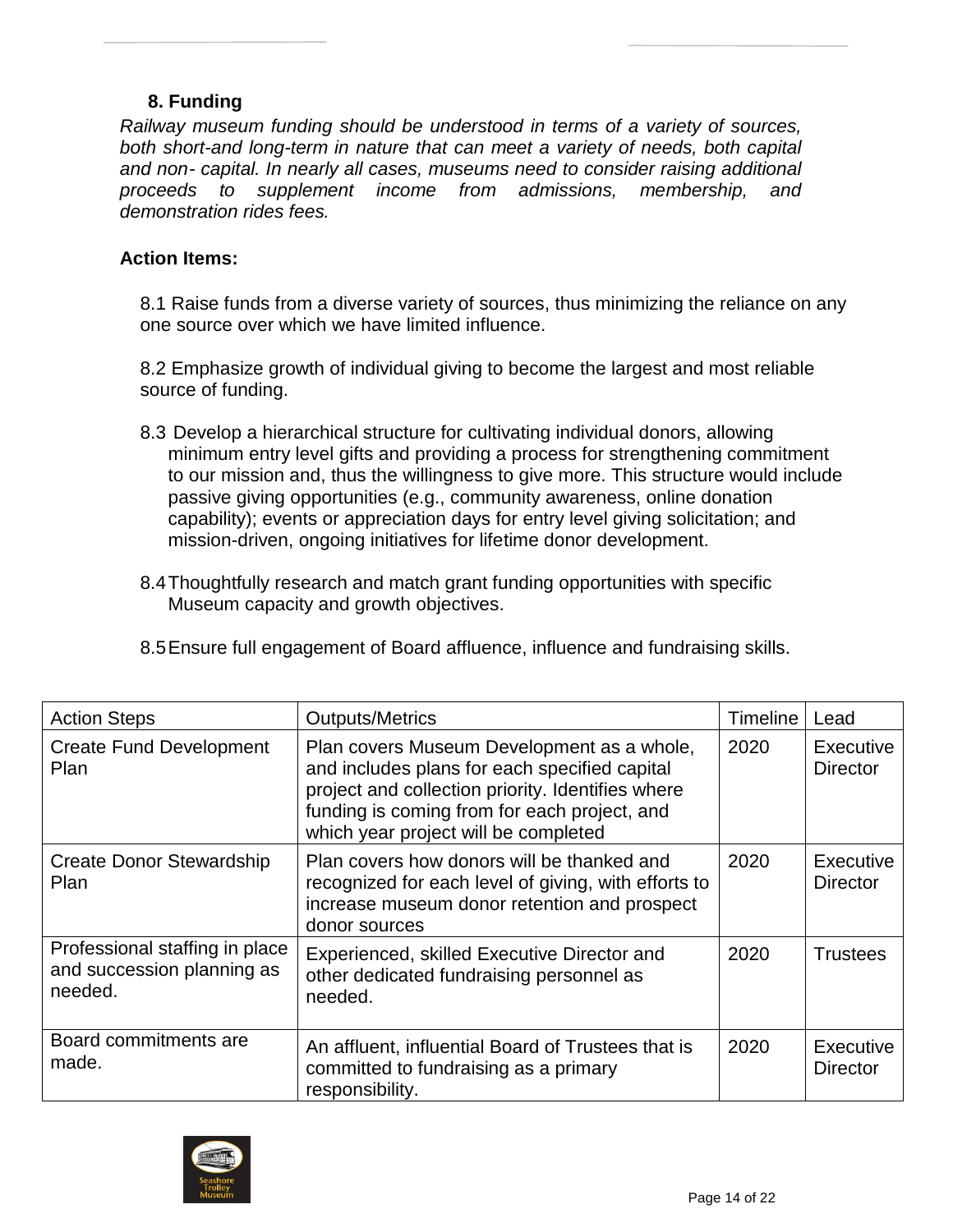| <b>Action Steps</b>                                                                                                                       | <b>Outputs/Metrics</b>                                                                                                                                                                                                                                                                                                                                                                                                                                                                                                                                                                                                                                                                              | <b>Timeline</b>  | Lead                                |
|-------------------------------------------------------------------------------------------------------------------------------------------|-----------------------------------------------------------------------------------------------------------------------------------------------------------------------------------------------------------------------------------------------------------------------------------------------------------------------------------------------------------------------------------------------------------------------------------------------------------------------------------------------------------------------------------------------------------------------------------------------------------------------------------------------------------------------------------------------------|------------------|-------------------------------------|
| Local commitments                                                                                                                         | Committed, hardworking Advisory Council and<br>local volunteers focused on generating revenue<br>in York County communities.                                                                                                                                                                                                                                                                                                                                                                                                                                                                                                                                                                        | 2020             | <b>Executive</b><br><b>Director</b> |
| <b>Planned Giving is further</b><br>enhanced and consistent<br>recognition levels are<br>established                                      | Endowment continues to grow<br>Information available about Planned Giving on<br>website                                                                                                                                                                                                                                                                                                                                                                                                                                                                                                                                                                                                             | 2021             | Executive<br><b>Director</b>        |
| Comprehensive marketing<br>plan supports programs and<br>initiatives in alignment with<br>Seashore Trolley Museum's<br>brand and mission. | Website with online donation capability, featuring<br>top collection and capital projects<br>Comprehensive Marketing Plan created for<br>maximizing public awareness through television,<br>radio, social and print media.<br>Scripted core messages for consistent<br>representation including:<br>1. One-minute "elevator pitch" for impromptu<br>opportunities<br>2. Development of 5-, 15-, 30- and 60- minute<br>formal presentations<br>Communications Plan that includes social<br>media, The Dispatch and other electronic<br>communications. Ensure all communications<br>follow museum brand.<br>Identify Museum Branding including logo, key<br>phrases, images, and target demographics | 2020             | <b>Executive</b><br><b>Director</b> |
| Technology $-$ the hardware<br>and software infrastructure<br>needed to support all fund<br>development activities                        | Donor and member management software<br>(upgrades to Past Perfect)<br>Constant high speed internet access in all staff<br>areas                                                                                                                                                                                                                                                                                                                                                                                                                                                                                                                                                                     | 2020             | Executive<br><b>Director</b>        |
| Training - develop<br>fundraising skills of staff and<br>board                                                                            | Ongoing training offered covering topics,<br>including Understanding why people give and<br>How to qualify, cultivate and steward donors<br>Knowing when to ask and how<br>Presenting core messages<br>consistently/Seashore brand                                                                                                                                                                                                                                                                                                                                                                                                                                                                  | 2020,<br>ongoing | Executive<br><b>Director</b>        |

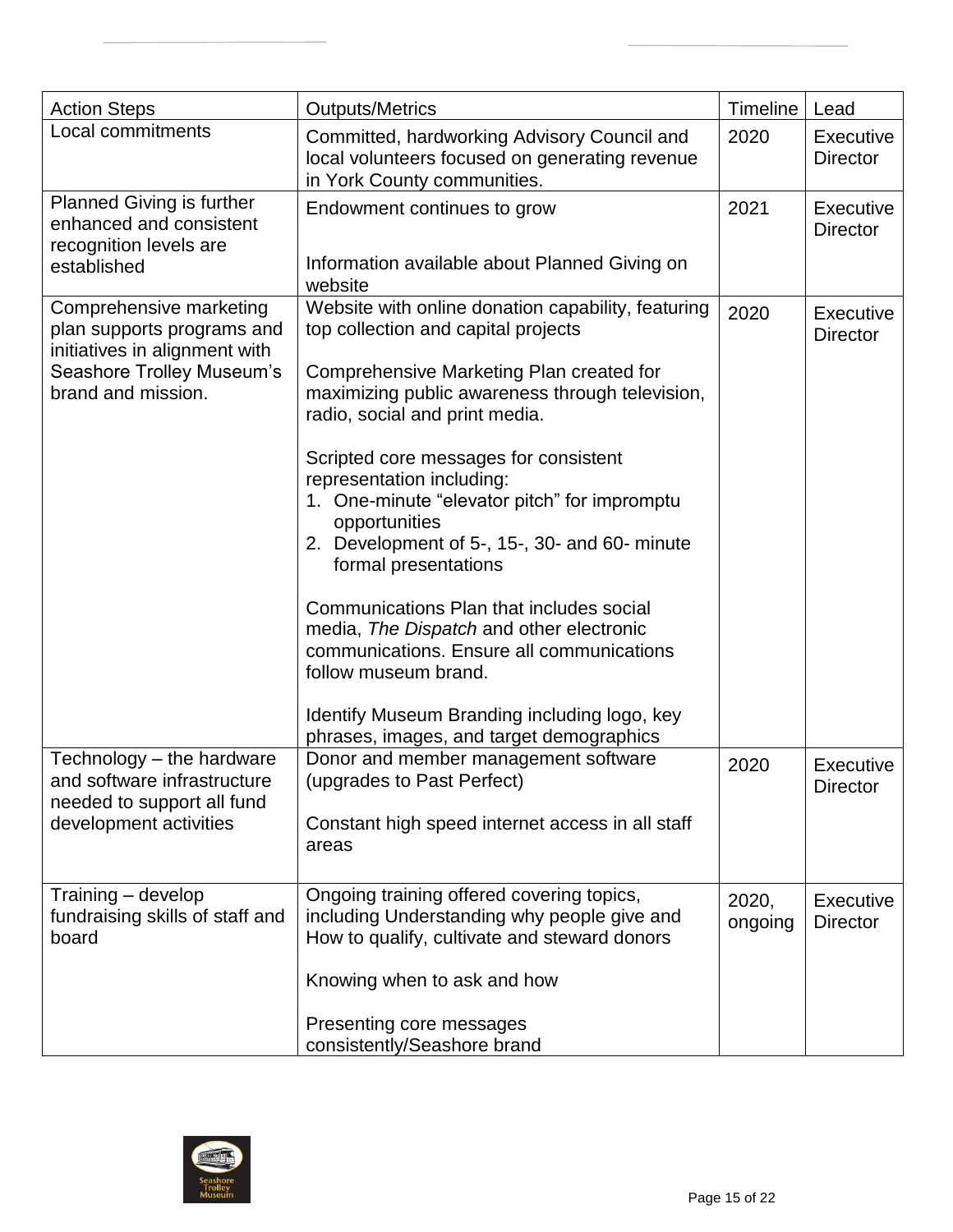# **9. Financial Accountability**

*Most museums are not-for-profit organizations, with U.S. museums predominantly classified as 501©(3) in the IRS tax code. Being exempt from taxation comes with a responsibility – selfless service to the community, accountability & transparency, and holding collections in the public trust.*

| <b>Action Steps</b>                                                                                                                                                                                           | <b>Outputs/Metrics</b>                                                                                                     | Timeline | Lead                         |
|---------------------------------------------------------------------------------------------------------------------------------------------------------------------------------------------------------------|----------------------------------------------------------------------------------------------------------------------------|----------|------------------------------|
| Review Financial policies,<br>creating new guidelines for<br>restricted giving and interest<br>accrual that best serve the<br>needs of the Society and align<br>with funding priorities in<br>Strategic Plan. | Restricted Gift Policy and Restricted<br><b>Funds Accruing Interest policies</b><br>reviewed and supported by<br>Trustees. | 2020     | Finance<br>Committee         |
| Define roles of Project<br>Sponsor, Project Manager and<br><b>Project Contributor</b>                                                                                                                         | Role definitions are reviewed and<br>supported by Trustees.                                                                | 2020     | Executive<br><b>Director</b> |

Approved at the November 2019 Trustees Meeting:

- 1. **Restricted Gifts**. Donors may restrict gifts to the Society if they are \$100 or more, and/or if the gift is directed towards a specific project listed in the Society's Strategic Plan (the green sections in this document). Gifts less than \$100 will be allocated to the Society's general fund.
- 2. **Restricted Funds Accruing Interest**. Starting January 2020, only restricted funds with \$1,000 or more on June  $30<sup>th</sup>$  each year will receive interest. Interest from accounts with \$1,000 or less will be directed to the general fund.

The policies above were put into place for a variety of reasons—to create efficiencies in managing restricted donations and restricted funds with small balances, to assist our donors, who want to give in the most mutually beneficial way to the Museum possible, and to ensure that donations received will be spent by the Museum in a time frame that most donors expect their gifts to be spent.

#### **Project Sponsors versus Project Managers versus Project Contributor**

**Project Sponsor**: The role of the Project Sponsor is to work with Restoration Shop staff on creating a restoration project budget and determining phases of the project if significant work is to be completed. The Project Sponsor then takes the lead on creating excitement for the project and on fundraising efforts for the car, personally donating towards the restoration project in a meaningful way if fundraising efforts do not cover the cost of the work to be completed.

**Project Manager**: The Project Manager has the overall responsibility of overseeing and directing work related to a specific restoration project taking place in the Donald G Curry

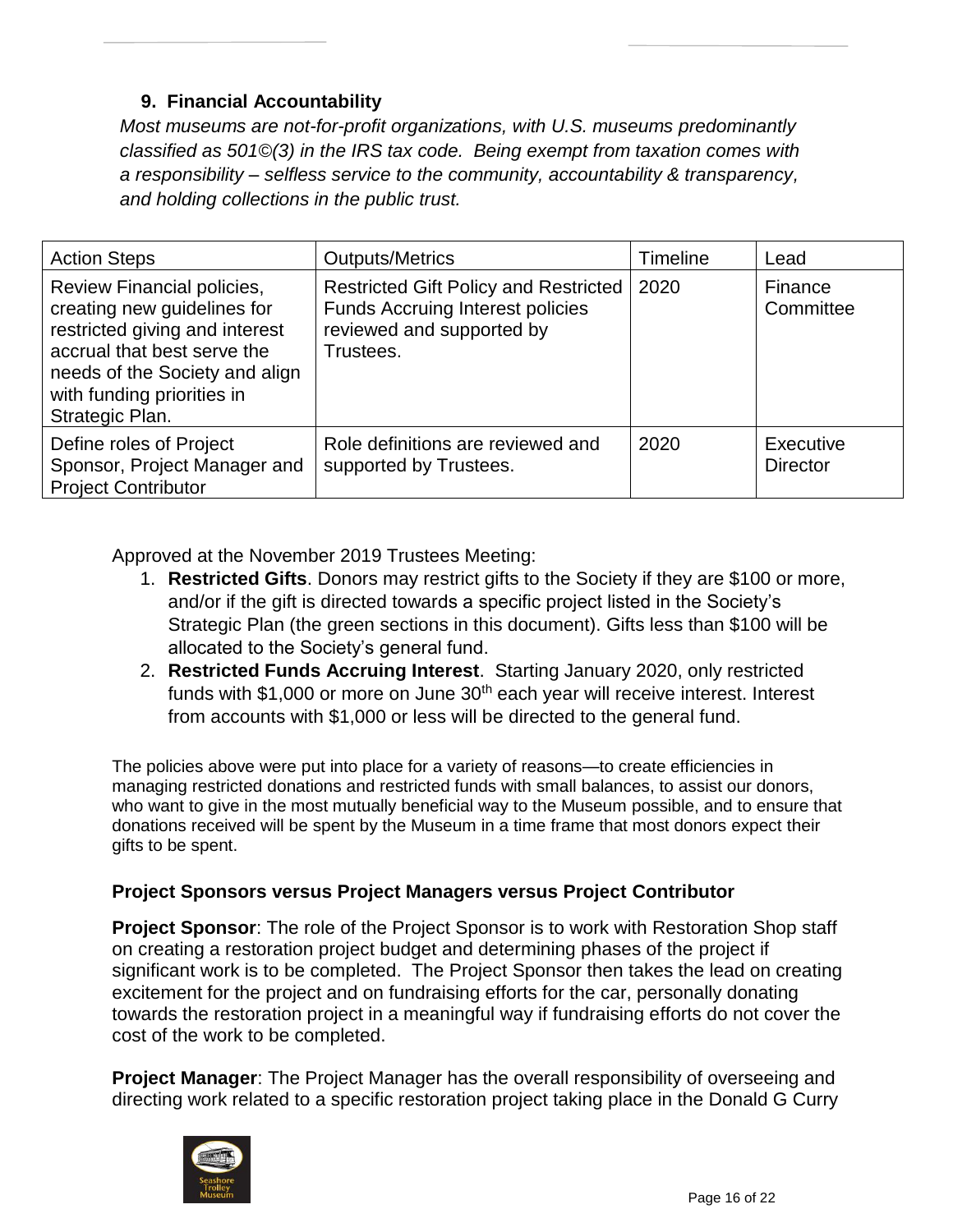Townhouse Shop. This position works closely with the Restoration Shop Director and Project Sponsor to develop and implement restoration project goals, timelines, action plans and fundraising needs.

**Project Contributor:** A Project Contributor donates funds or volunteer time to support a restoration project.

#### **10. Related Business Activities**

*Operating a railway heritage attraction can be financially challenging. Relying solely on ticket sales or admissions can leave an organization short of meeting cash requirements, and hurt the chances of the organization's long term sustainability.*

| <b>Action Steps</b>                                                                         | <b>Outputs/Metrics</b>                                                                                                                                                                                                                                                             | <b>Timeline</b>  | Lead                                |
|---------------------------------------------------------------------------------------------|------------------------------------------------------------------------------------------------------------------------------------------------------------------------------------------------------------------------------------------------------------------------------------|------------------|-------------------------------------|
| Create new events and revive<br>traditions to best sustain the<br>museum's operating budget | Events like Daniel Tiger Visits<br>Seashore become traditions; events<br>like Pumpkin Patch Trolley<br>continues to grow in number of<br>participants and net raised annually.<br>Museum hosts events that have at<br>least a 75% Rate of Return<br>(expenditures are low based on | 2020,<br>Ongoing | Executive<br><b>Director</b>        |
|                                                                                             | revenue raised)                                                                                                                                                                                                                                                                    |                  |                                     |
| Third party events are<br>solicited—marketing plan for<br>this area is created.             | Museum continues to host more<br>weddings, receptions, dinners, and<br>birthday parties. Successful<br>completion of Visitors Center<br>renovations and new Display Barn<br>allows museum to offer events<br>year-round.                                                           | 2020,<br>Ongoing | Executive<br><b>Director</b>        |
| <b>Give Back Events offered</b><br>annually                                                 | Events appreciating teachers,<br>veterans/active military personnel,<br>first responders, etc. are offered to<br>raise awareness for the museum<br>and generate additional funds                                                                                                   | 2020,<br>Ongoing | <b>Executive</b><br><b>Director</b> |

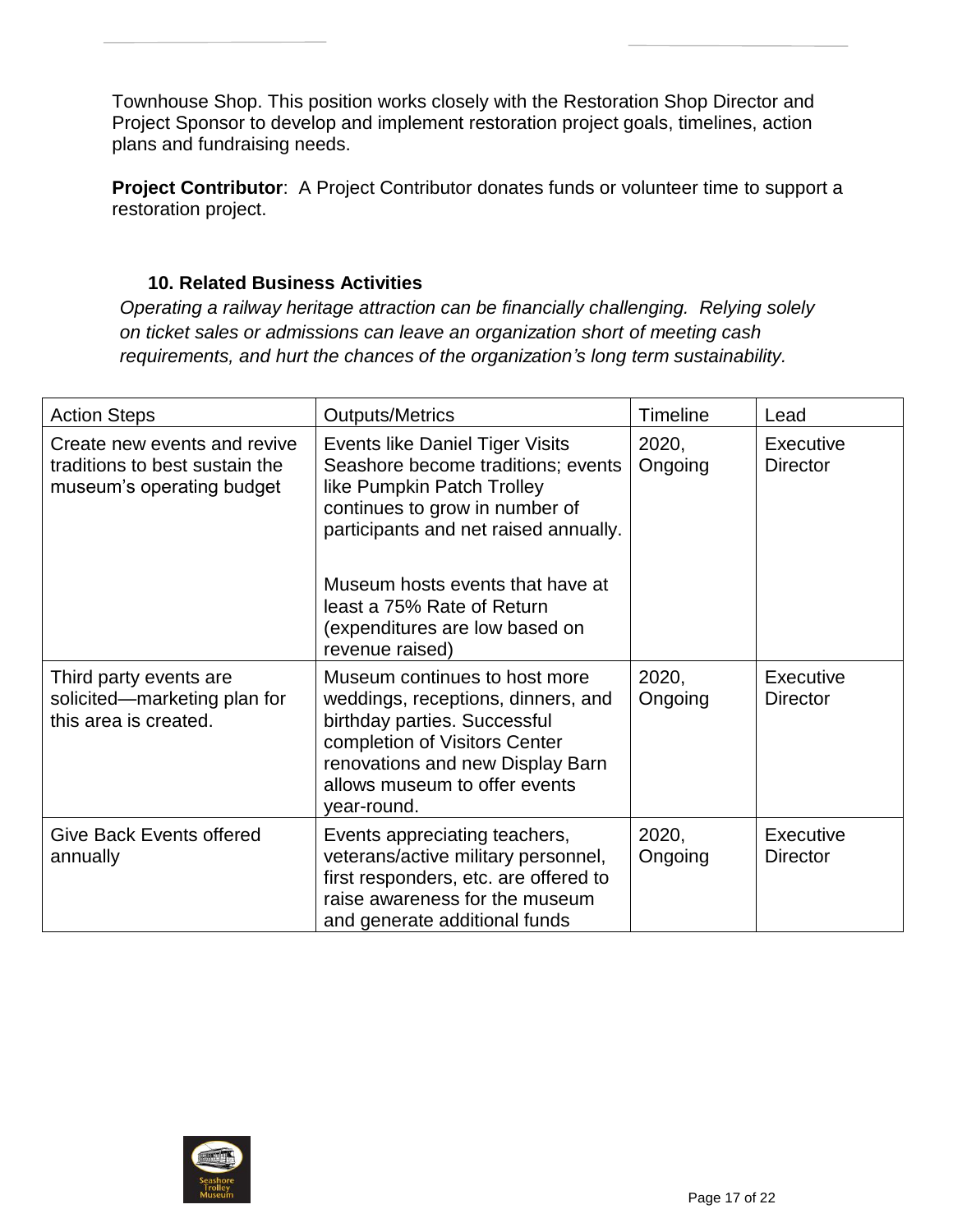# **11. Accessibility**

*Museums must make facilities and operating equipment accessible to all, to the extent this can be done without compromising historical integrity, collections security, and visitor safety.*

| <b>Action Steps</b>                                                         | <b>Outputs/Metrics</b>                                                                                           | <b>Timeline</b> | Lead                                                 |
|-----------------------------------------------------------------------------|------------------------------------------------------------------------------------------------------------------|-----------------|------------------------------------------------------|
| Purchase Mobilift TX and<br>adaptive bridge plate/s                         | Unsteady guests or guests with<br>mobility aids or wheelchairs can<br>access streetcar collection                | 2020            | Executive<br><b>Director</b>                         |
| Make roadways and walkways<br>safer for guests to navigate                  | Repair service road, replace gravel<br>walkways with pavers or pavement                                          | 2024            | <b>Facilities &amp;</b><br><b>Grounds</b><br>Manager |
| Future building constructions<br>are designed with accessibility<br>in mind | Future display barn and<br>library/archives building have<br>elevator and ramps next to<br>cars/items on display | 2024            | Executive<br><b>Director</b>                         |

# **12. Corporate Relations**

*Railroads are generally commercial pursuits undertaken for shareholder benefit; transit facilities are generally owned by governmental agencies ultimately responsible to the public. Relationships with these and all other business entities require business-like and professional conduct at all times.*

| <b>Action Steps</b>                                                                                   | <b>Outputs/Metrics</b>                                                                                                                                                                            | <b>Timeline</b>  | Lead                         |
|-------------------------------------------------------------------------------------------------------|---------------------------------------------------------------------------------------------------------------------------------------------------------------------------------------------------|------------------|------------------------------|
| Grow, develop and expand<br>community linkages                                                        | Continue to strengthen Seashore's<br>local community linkages<br>(Chambers of<br>Commerce, civic councils,<br>community<br>organizations etc.) through active<br>participation and communication. | Ongoing,<br>2020 | Executive<br><b>Director</b> |
| Develop the museum as a<br>community event site                                                       | Market museum for meeting spaces<br>and fundraiser sites for nonprofits<br>and businesses                                                                                                         | Ongoing,<br>2020 | Executive<br>Director        |
| Create partnerships with<br>nonprofits and businesses to<br>help address mutually<br>beneficial needs | Work to develop a cadre of<br>community volunteers who can add<br>to the volunteer forces Seashore<br>has available to assist with grounds<br>needs and with events.                              | Ongoing,<br>2020 | Executive<br><b>Director</b> |

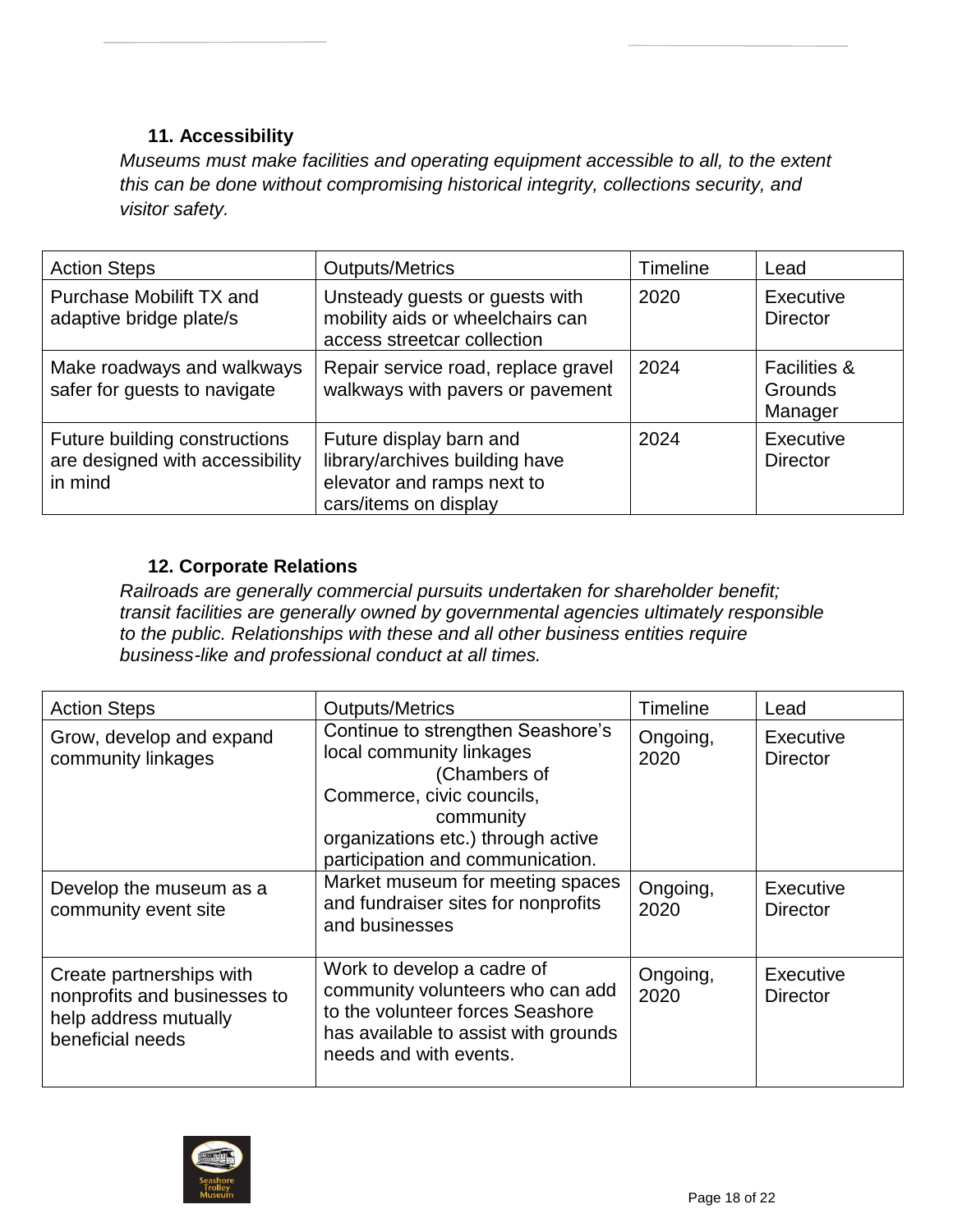# .**13. Community Relations**

*It is increasingly important for museums not to be insular – a very important factor in long- term survival of rail museums. They need to be engaged with and relevant to area residents and businesses – broad range of supporters if the extraordinary happens – become an integral part of community. The ultimate goal should be to position the museum so it is looked upon by the community as an asset that deserves the community's interest and support.*

| <b>Action Steps</b>                                                                                                                                                        | <b>Outputs/Metrics</b>                                                                                                                            | Timeline | Lead                         |
|----------------------------------------------------------------------------------------------------------------------------------------------------------------------------|---------------------------------------------------------------------------------------------------------------------------------------------------|----------|------------------------------|
| Invite elected and local<br>officials to museum one-on-<br>one for a special tour(s)                                                                                       | Annual tours in the off season with<br>special rides offered.                                                                                     | Ongoing  | Executive<br><b>Director</b> |
| Hold ribbon cutting or ground<br>breaking events, annually if<br>possible, to demonstrate<br>progress to local officials                                                   | Ribbon cuttings with<br>communities/Chambers each time a<br>project is completed (new display<br>areas, new asset, restoration<br>finished, etc.) | Ongoing  | Executive<br><b>Director</b> |
| Ongoing communication with<br>local officials so they are up-<br>to-date with museum<br>decisions and projects and<br>local resources can be<br>connected with the museum. | Add officials to newsletter<br>circulation.<br>Transparency around important<br>communication with town officials to<br><b>Trustees</b>           | Ongoing  | Executive<br><b>Director</b> |

# **14. Advocacy – Speak Up!**

*More and more, museums find themselves having to compete in an environment with many other opportunities for a potential visitor's leisure time and discretionary spending – often competing with for-profit attractions. They also must exist in a world of increasing costs and use of other precious resources for their daily operations and capital projects. For this reason, museums must make their importance and value known to the outside world. In some cases, their very existence depends on advocating for their continued support and stature in the community. Museums must carefully craft their message and deliver it to decision makers that can positively influence their environment, if not provide direct support.*

| <b>Action Steps</b>                                                                      | <b>Outputs/Metrics</b>                                                   | Timeline | Lead                         |
|------------------------------------------------------------------------------------------|--------------------------------------------------------------------------|----------|------------------------------|
| Build relationships with policy<br>makers                                                | Revisions to Maine's tax incentives<br>for media production in the state | Ongoing  | Executive<br><b>Director</b> |
| Keep an eye on important local   Submit non-partisan letters of<br>and state legislation | support when appropriate                                                 | Ongoing  | Executive<br><b>Director</b> |

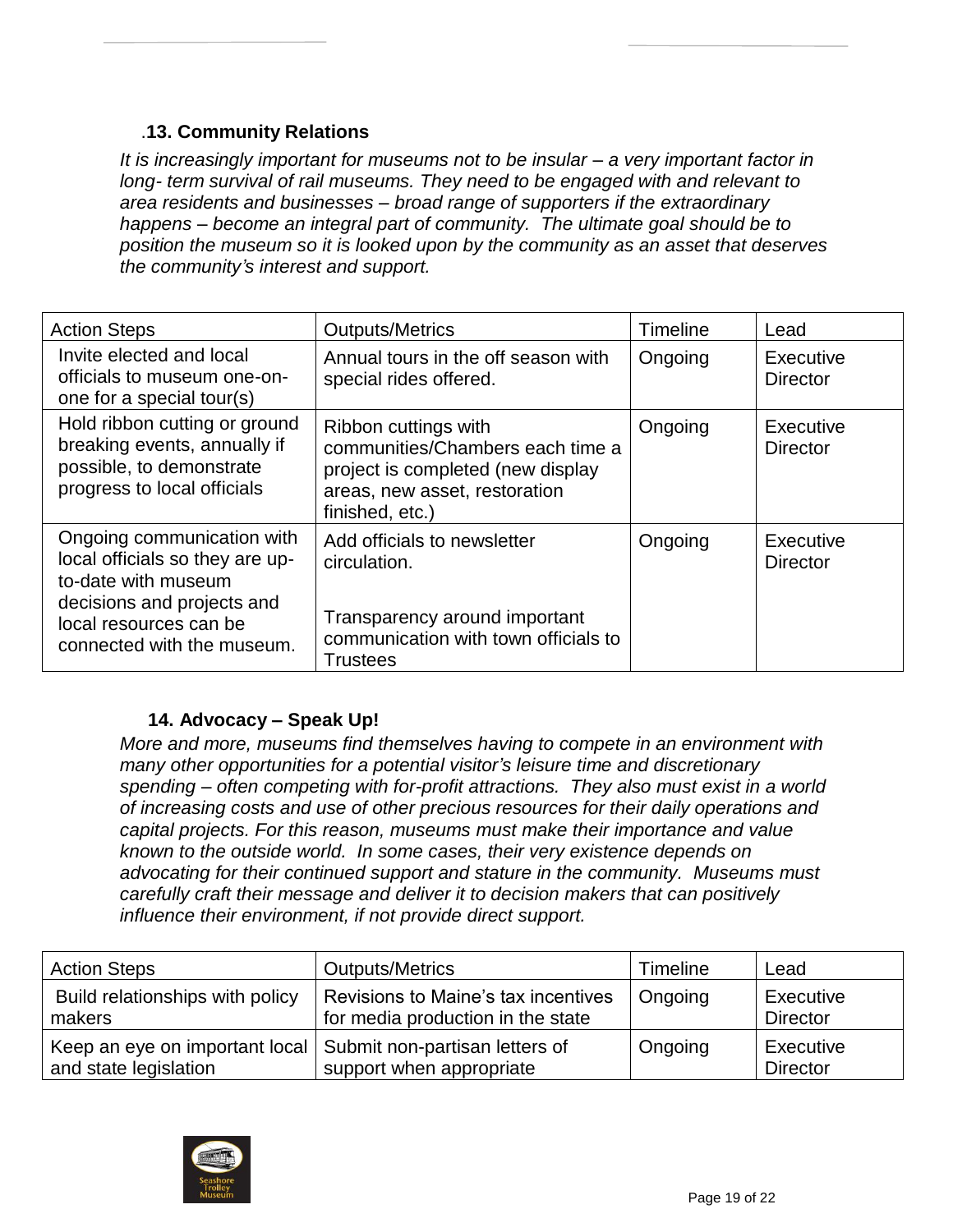# **15. Disaster Plan**

*The development of a Disaster Preparedness/Emergency Response Plan is often put off by museums until it is too late. As part of any collections care program, a disaster plan should be one of the key elements to ensure minimal exposure and damage should an unfortunate catastrophic event occur. Railroad museums by their very nature are subject to increased exposure and damage from weather events and other outdoor threats. In response to these increased threats, a unique disaster plan should be created that addresses particular areas of exposure for the museum and its surroundings.*

| <b>Action Steps</b>               | <b>Outputs/Metrics</b>                                                                         | <b>Timeline</b> | Lead                                                    |
|-----------------------------------|------------------------------------------------------------------------------------------------|-----------------|---------------------------------------------------------|
| Create ERP and revise<br>annually | <b>Training provided at Operator</b><br>training and requalification                           | 2020            | Executive<br>Director, Chief<br><b>Training Officer</b> |
|                                   | Information provided to all new<br>hires. Training to staff annually,<br>before season begins. |                 |                                                         |

# **16.Campus Conservation**

*Seashore Trolley Museum is the steward of 350 acres of land located in Kennebunkport, Arundel, and Biddeford. It is our responsibility to create a long-term plan for natural resource development, wetlands protection, and overall land use. Invasive species must be monitored consistently and the clearing of land must be intentionally planned and executed.* 

| <b>Action Steps</b>                                                                                                   | <b>Outputs/Metrics</b>                                                                                                        | <b>Timeline</b> | Lead                                                 |
|-----------------------------------------------------------------------------------------------------------------------|-------------------------------------------------------------------------------------------------------------------------------|-----------------|------------------------------------------------------|
| Keep already prepped land<br>cleared for future<br>building/infrastructure<br>enhancements                            | Clear Coney Island and Butler Field<br>of stumps and debris; return to field.                                                 | 2021            | <b>Facilities &amp;</b><br><b>Grounds</b><br>Manager |
| Create plan for eliminating<br>invasive species (buckthorn<br>and bittersweet), starting in<br>critical campus areas. | Invasive species reduced around<br>property and eliminated from Butler<br><b>Field and Coney Island</b>                       | 2022            | Executive<br><b>Director</b>                         |
| <b>Conservation Plan created;</b><br><b>Forestry Plan revised</b>                                                     | Partnerships formed with adjacent<br>land trusts and funders to help us<br>invest in conservation land<br>development efforts | 2025            | Executive<br><b>Director</b>                         |